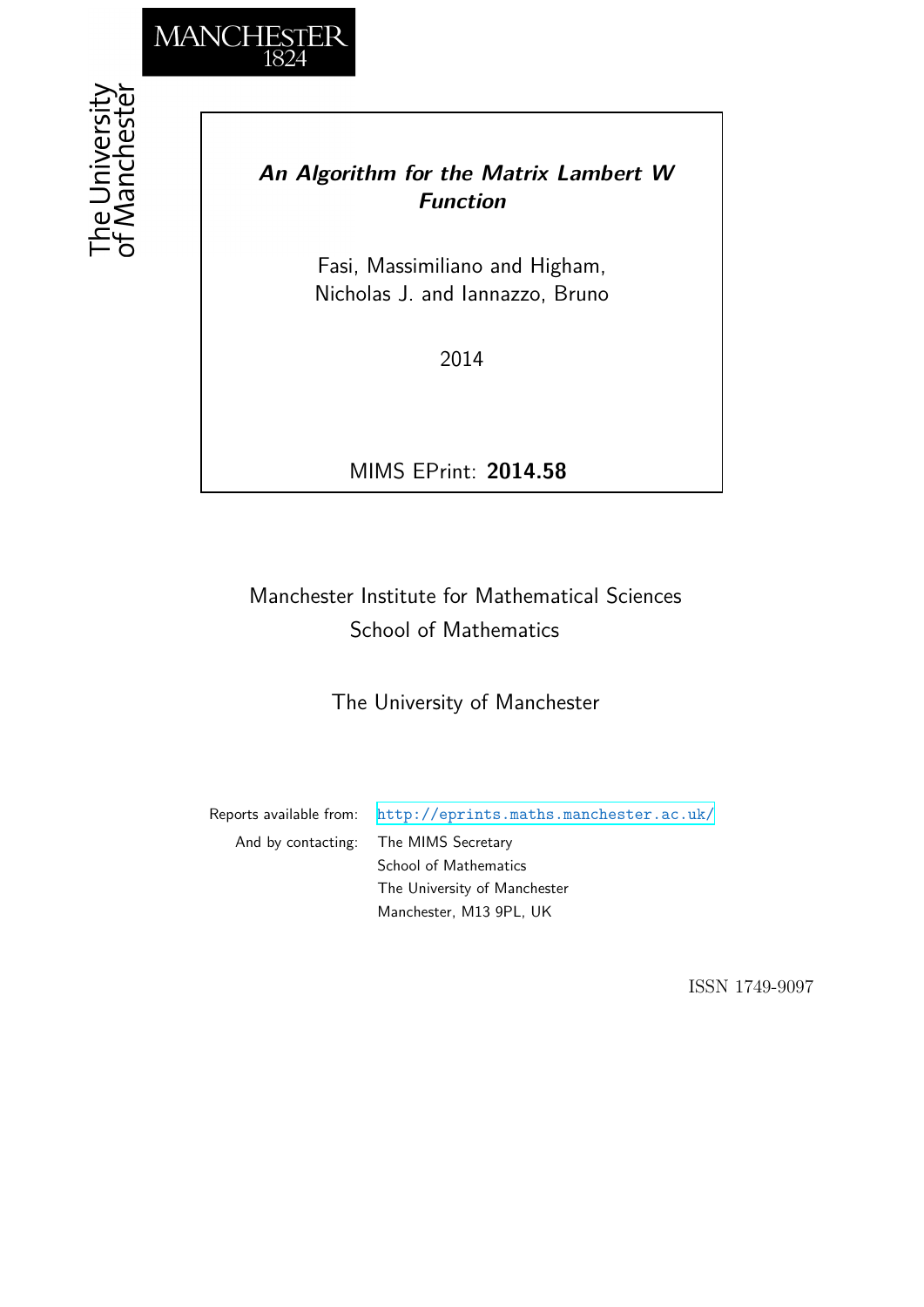### AN ALGORITHM FOR THE MATRIX LAMBERT W FUNCTION<sup>∗</sup>

MASSIMILIANO FASI† , NICHOLAS J. HIGHAM‡ , AND BRUNO IANNAZZO§

Abstract. An algorithm is proposed for computing primary matrix Lambert W functions of a square matrix A, which are solutions of the matrix equation  $We^{W} = A$ . The algorithm employs the Schur decomposition and blocks the triangular form in such a way that Newton's method can be used on each diagonal block, with a starting matrix depending on the block. A natural simplification of Newton's method for the Lambert  $W$  function is shown to be numerically unstable. By reorganizing the iteration a new Newton variant is constructed that is proved to be numerically stable. Numerical experiments demonstrate that the algorithm is able to compute the branches of the matrix Lambert W function in a numerically reliable way.

Key words. Lambert  $W$  function, primary matrix function, Newton method, matrix iteration, numerical stability, Schur–Parlett method

AMS subject classifications. 65F60, 15A15

<span id="page-1-1"></span>1. Introduction. The Lambert  $W$  function of the complex number  $a$  is defined implicitly through the scalar equation

<span id="page-1-0"></span>
$$
we^w = a,\tag{1.1}
$$

which has a countably infinite set of solutions for  $a \neq 0$  and just one solution for  $a=0.$ 

The function  $f(w) = we^w$  is analytic in the whole complex plane and its derivative is nonzero for any  $w \neq -1$ , so any solution  $w \neq -1$  of  $(1.1)$  yields a function  $W(z)$ analytic in a neighborhood of a and such that  $W(z)e^{W(z)} = z$  with  $W(a) = w$ . Any such function is said to be an analytic branch of the Lambert W function and can be extended analytically to cover most of the complex plane except a suitable curve, the branch cut. Any branch can be further extended on the branch cut (excluded the singular points) in order to be continuous and differentiable (for  $w \neq 1$ ) on one side of the branch cut.

For background on the Lambert W function and details of applications we refer the reader to [\[10\]](#page-16-0), [\[13\]](#page-16-1). We follow the numbering of the branches, the notation, and the branch cuts of [\[10\]](#page-16-0) (see Figure [1.1\)](#page-2-0). The branches are denoted by  $W_k(a)$  for  $k \in \mathbb{Z}$ , where  $W_0(z)$  is the principal branch whose branch cut is  $(-\infty, -1/e]$ , while for  $k \neq 0$ , the branch cut is  $(-\infty, 0]$ . The extension to the branch cuts is made using the "counter-clockwise continuity" rule [\[25\]](#page-17-0), that is, considering the one-side limit from above the branch cut.

For each  $a \in \mathbb{C} \setminus \{0\}$  the set  $\{W_k(a) : k \in \mathbb{Z}\}\$ is the set of solutions of  $(1.1)$ , while for  $a = 0$  the unique solution is  $W_0(0) = 0$ . The latter implies that  $W_k(0)$  is undefined for  $k \neq 0$ , namely, 0 is a singular point.

<sup>∗</sup>Version of November 26, 2014.

<sup>†</sup>Dipartimento di Informatica—Scienza e Ingegneria, Universit`a di Bologna, Via Mura Anteo Zamboni 7, 40126 Bologna, Italy (massimiliano.fasi@studio.unibo.it). The work of this author was supported by a grant of Collegio Superiore di Bologna.

<sup>&</sup>lt;sup>‡</sup>School of Mathematics, University of Manchester, Manchester, M13 9PL, UK (nick.higham@manchester.ac.uk, http://www.maths.manchester.ac.uk/˜higham). The work of this author was supported by European Research Council Advanced Grant MATFUN (267526) and Engineering and Physical Sciences Research Council grant EP/I01912X/1.

 $\frac{1}{3}$  Dipartimento di Matematica e Informatica, Università di Perugia, Via Vanvitelli 1, 06123 Perugia, Italy (bruno.iannazzo@dmi.unipg.it). The work of this author was supported by the Istituto Nazionale di Alta Matematica, INdAM–GNCS Project 2014.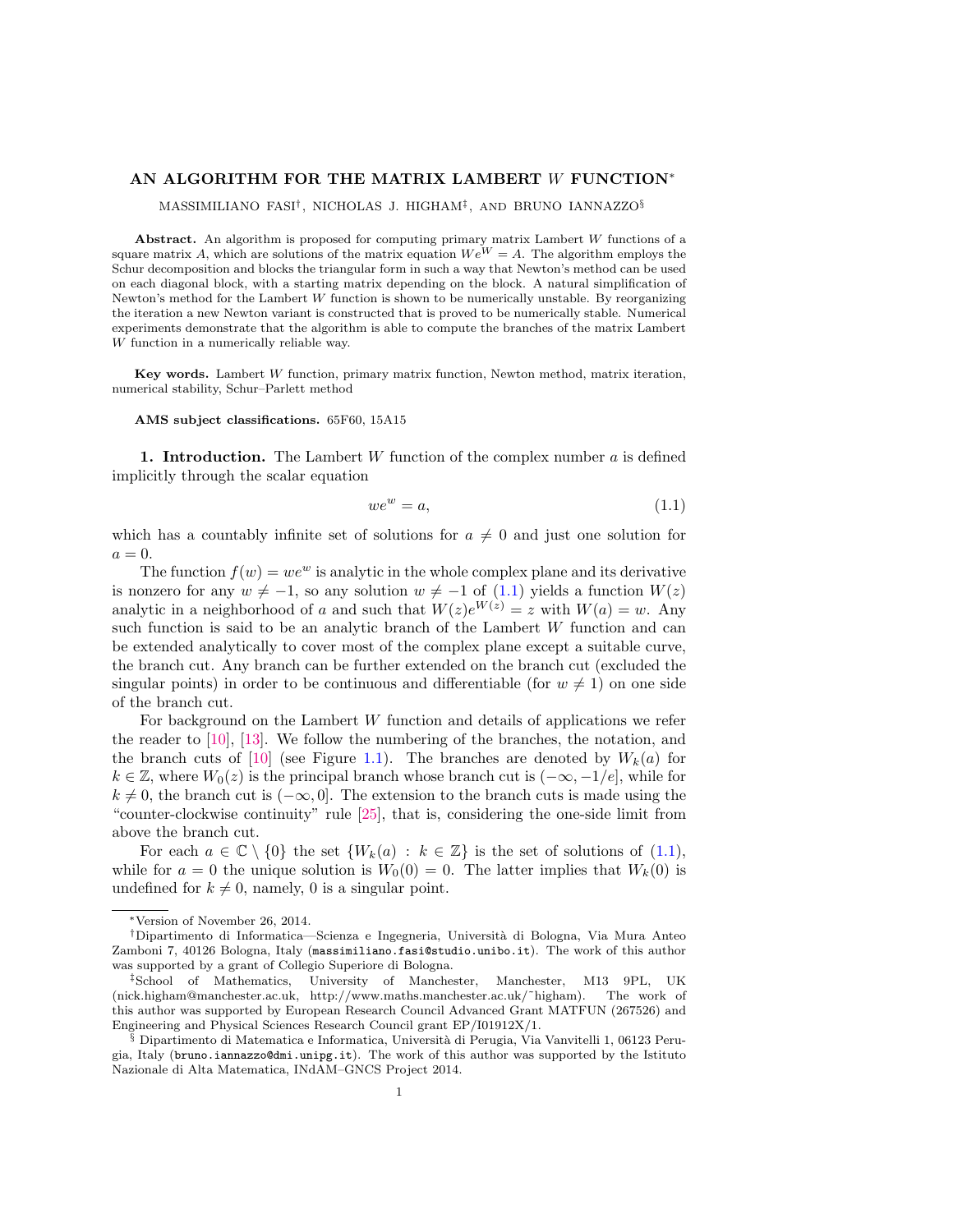

<span id="page-2-0"></span>FIG. 1.1. The ranges of the branches of the Lambert W function and the values of  $W_k(1)$  (+),  $W_k(10+10i)$  (×) and  $W_k(-0.1)$  (o). The colors of the curves that separate two adjacent regions denote the branches that the curves belong to. These curves are asymptotic to multiples of  $\pi$ . The corresponding plot for the logarithm consists of horizontal strips of height  $2\pi$  with boundaries at odd multiples of π.

In the matrix case, for  $A \in \mathbb{C}^{n \times n}$  any solution of the equation  $We^{W} = A$  can be called a matrix Lambert  $W$  function [\[11\]](#page-16-2). The solutions of this matrix equation break into two types.

- Primary matrix Lambert W functions, defined using the theory of primary matrix functions [\[20,](#page-17-1) sec. 1.2]. Each such function can be written as a polynomial in A.
- Nonprimary matrix Lambert  $W$  functions, none of which can be written as a polynomial in A.

It can be shown that the eigenvalues of any matrix Lambert  $W$  function of  $A$  are Lambert W functions of the eigenvalues of A. A matrix Lambert W functions is nomprimary if and only if its spectrum contains two different branches of the same eigenvalue of  $A$ . This may happen only when  $A$  has an eigenvalue appearing in two different Jordan blocks. Our focus here is on primary matrix Lambert W functions.

Primary matrix Lambert W functions can be described by specifying a branch for each distinct eigenvalue of A. For an eigenvalue  $\lambda$ , the branch k can be freely chosen with the following exceptions:

- if  $\lambda = 0$ , then we must choose  $k = 0$ , since elsewhere the scalar function is not defined;
- if  $\lambda = -1/e$  appears in a nontrivial Jordan block then we must choose  $k \notin \{0, -1\}$ ; for  $k \in \{0, -1\}$  the scalar function is defined at  $-1/e$  (in fact,  $W_0(-1/e) = W_{-1}(-1/e) = -1$ ) but it cannot be extended to a differentiable function.

Let  $\lambda_1, \ldots, \lambda_t$  be the distinct eigenvalues of A in a specific order. With the constraints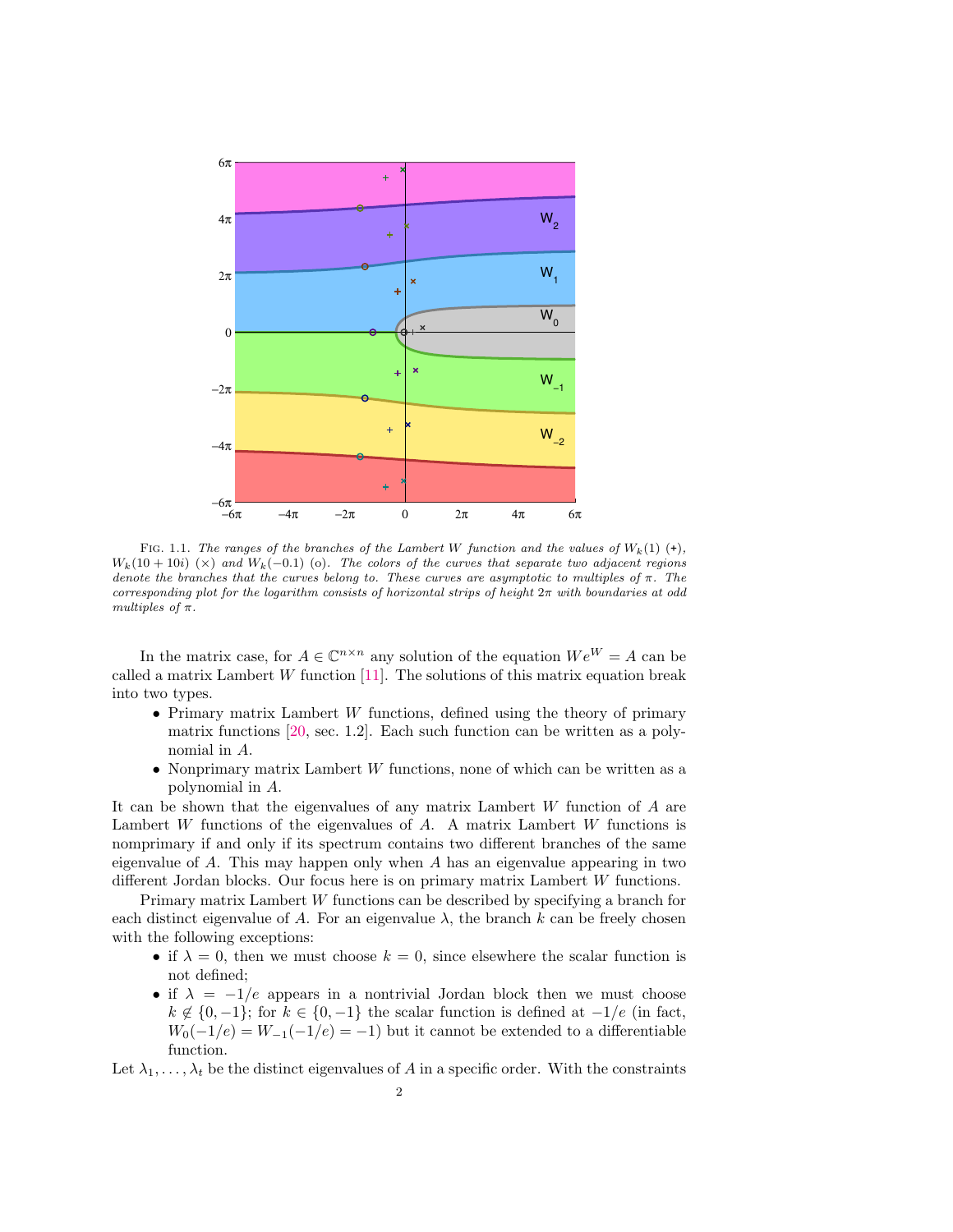given above, we define  $W_{k_1,k_2,...,k_t}(A)$  as the primary Lambert W function whose eigenvalues are  $W_{k_1}(\lambda_1), \ldots, W_{k_t}(\lambda_t)$ .

If we want the same branch  $k$  for every eigenvalue it is convenient to use the notation  $W_k(A)$  instead of  $W_{k,\dots,k}(A)$ . In this case we say that  $W_k(A)$  is an unmixed branch of the matrix Lambert W function.

The matrix Lambert W function arises in the numerical solution and stability analysis of delay differential (systems of) equations [\[5\]](#page-16-3), [\[9\]](#page-16-4), [\[24\]](#page-17-2), [\[31\]](#page-17-3), [\[32\]](#page-17-4), where the principal Lambert W function of a matrix,  $W_0(A)$ , is used to deduce properties of the stability of the system. Cepeda-Gomez and Michiels [\[9\]](#page-16-4) show with examples that the principal branch is not sufficient to determine the stability of all systems, but rather  $W_{-1}(A)$  is needed as well. Thus an algorithm that can compute any branch is required. The matrix Lambert W function has been recently considered in a problem of quantum computing [\[30\]](#page-17-5), where the matrix argument A is normal  $(A^*A = AA^*)$ .

The purpose of this work is to introduce an algorithm for computing the unmixed branches of the Lambert W function (provided they are well-defined) of a general matrix  $A \in \mathbb{C}^{n \times n}$ . The algorithm is rooted in the Newton iteration applied to the matrix equation  $We^{W} - A = 0$ .

We follow the usual idea of considering the scalar function  $f(w) = we^w - a$ , applying Newton's method to obtain the iteration

$$
y_{k+1} = \frac{y_k^2 + ae^{-y_k}}{y_k + 1},
$$
\n(1.2)

and then translating from scalars to matrices. The resulting matrix iteration coincides with Newton's method applied to  $We^{W} - A = 0$  when the initial value is a polynomial of A and both are well defined. However, this iteration suffers from two problems. First, it is numerically unstable in finite precision arithmetic. Second, it is not easy to find a starting matrix such that the Newton iteration converges to the desired matrix Lambert W function. We develop a heuristic strategy for the initial value based on two different series expansions of the scalar Lambert W function, at  $\infty$  (and 0) and around  $-1/e$ , respectively. For any scalar a few terms of one of these two expansions always yields a good initial value. In the matrix case we would like to use one of the two expansions applied to  $A$ , but if  $A$  has two eigenvalues for which two different series expansions need to be used as starting points neither of these expansions can be used.

We are able to resolve both these problems. We identify a new iteration that is equivalent to Newton's method but numerically stable. Moreover, we consider an ordered Schur form T of A such that the leading eigenvalues are the ones for which the approximation at  $\infty$  (and 0) yields a suitable initial value for Newton's method while the trailing eigenvalues are the ones for which the approximation at  $-1/e$  gives a good initial value. Blocking T as a  $2 \times 2$  block matrix and using the Schur–Parlett algorithm we obtain the correct evaluation of the Lambert  $W$  function on the whole matrix A. The resulting algorithm for computing the matrix Lambert W function requires  $O(n^3)$  arithmetic operations and is much more numerically reliable than an algorithm based on diagonalization used in [\[5\]](#page-16-3).

The paper is organized as follows. In section [2](#page-4-0) we give necessary background on Fréchet derivatives and the branch cuts of the Lambert W function. Section  $3$ treats the choice of the initial value for Newton's method in the scalar case. In section [4](#page-7-0) we derive a numerically stable form of a simplified version of Newton's method for the matrix Lambert  $W$  function and combine it with a suitably blocked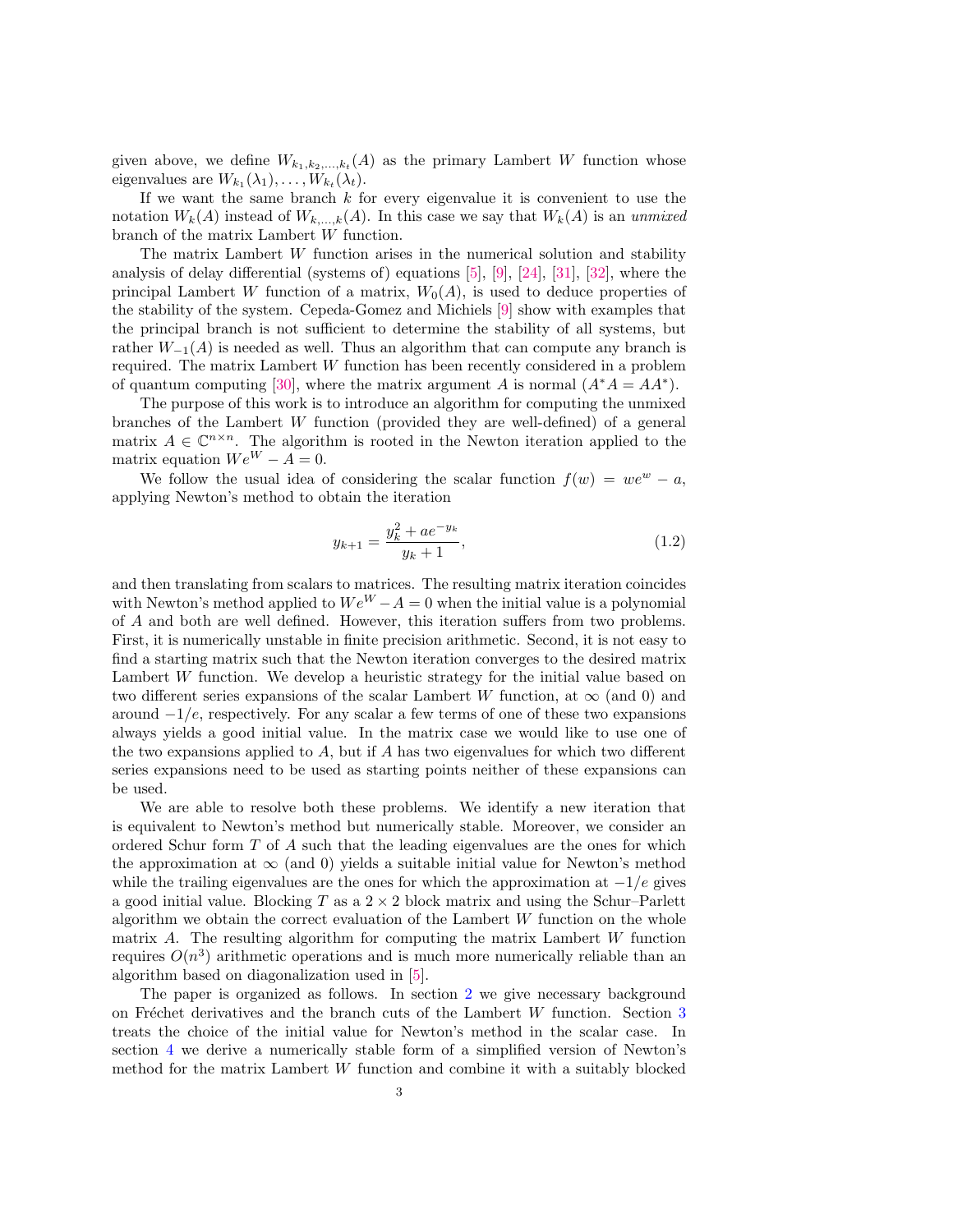Schur decomposition to construct a complete algorithm for the Lambert  $W$  function of a matrix. Section [5](#page-12-0) is devoted to numerical experiments.

#### <span id="page-4-0"></span>2. Preliminaries.

**2.1. The Fréchet derivative.** We first give some notation and properties of the Fréchet derivative of a matrix function that will be needed in the following sections. The Fréchet derivative of f at  $A \in \mathbb{C}^{n \times n}$ , when it exists, is the unique linear mapping  $Df(A)[E]$  satisfying

$$
f(A + E) = f(A) + Df(A)[E] + o(||E||)
$$

for all  $E \in \mathbb{C}^{n \times n}$ . Since  $Df(A)[E]$  is linear in E, the vec operator, which converts a matrix to a vector by stacking the columns on top of each other, yields  $vec(Df(A)[E]) = K(A) \text{vec}(E)$ , for an  $n^2 \times n^2$  matrix  $K(A)$  called the Kronecker matrix. The vec operator interacts nicely with the Kronecker product; in particular,  $vec(AXB) = (B^T \otimes A)vec(X).$ 

The Fréchet derivative of a matrix function at a matrix  $A$  in the direction  $H$  is usually much more complicated than its scalar counterpart, but when  $H$  commutes with A there is a simple expression, as shown in the following result [\[20,](#page-17-1) Prob. 3.8].

<span id="page-4-2"></span>LEMMA 2.1. Let  $f : \Omega \to \mathbb{C}$  be analytic, let  $\mathcal{U}_n$  be the subset of  $\mathbb{C}^{n \times n}$  comprising matrices whose spectrum belongs to  $\Omega$ , and let  $f_n, f'_n : \mathcal{U}_n \to \mathbb{C}^{n \times n}$  be the matrix functions induced by f and f' respectively. Then for any H commuting with  $A \in \mathcal{U}_n$ ,  $Df_n(A)[H] = f'_n(A)H.$ 

For instance, if A commutes with H, then  $D \exp(A)[H] = \exp(A)H$ , which mimics the scalar case. A formula for the derivative of the exponential function in a general direction is not so simple. We will use the following expression of the Kronecker matrix associated with the derivative of the exponential [\[20,](#page-17-1) Thm. 10.13]:

<span id="page-4-3"></span>
$$
K(A) = (I \otimes \exp(A)) f_1(A^T \otimes I - I \otimes A), \tag{2.1}
$$

where  $f_1(z) = (e^z - 1)/z$  for  $z \neq 0$  and  $f_1(0) = 1$ .

<span id="page-4-1"></span>**2.2.** Branch cuts of the Lambert W function. As noted in section  $1$ , the branch cut for the principal branch  $W_0$  is  $(-\infty, -1/e]$ , while for  $W_k$ , with  $k \neq 0$ , it is  $(-\infty, 0]$ . This choice of branch cuts is convenient because it allows simple asymptotic expansions for  $W_k(z)$  as  $z \to \infty$  based on the branches of the complex logarithm [\[10\]](#page-16-0). On the other hand, it makes it complicated to understand the behaviour of the branches  $W_1(z)$  and  $W_{-1}(z)$  in a neighborhood of the point  $z = -1/e$ .

In fact, the image of a small circle around  $-1/e$  under  $W_{-1}(z)$  comprises two disjoint curves: the half circle below the real axis is mapped into a curve adjacent to the branch −2 region, while the half circle above the real axis is mapped into a curve adjacent to the branch 0 and 1 regions. Thus, on the one hand, for  $\varepsilon$  sufficiently small, the function defined as  $W_{-1}(z)$  in the half-circle  $\{|z + 1/e| \leq \varepsilon : \text{Im } z > 0\}$ cannot be extended analytically in a neighborhood of  $-1/e$ . On the other hand, the function defined as  $W_{-1}(z)$  in the half circle  $\{|z + 1/e| \leqslant \varepsilon : \text{Im } z < 0\}$  can be extended analytically in a neighborhood of  $-1/e$ . This explains the lack of symmetry in treating the branch cut.

The situation for the branch  $W_1$  is similar (see Figure [2.1\)](#page-2-0): on one hand, for  $\varepsilon$ sufficiently small, the function defined as  $W_1(z)$  in the half-circle  $\{|z + 1/e| \leq \varepsilon :$ Im  $z > 0$ } can be extended analytically in a neighborhood of  $-1/e$ . On the other hand, the function defined as  $W_1(z)$  in the half circle  $\{|z + 1/e| \leq \varepsilon : \text{Im } z < 0\}$ cannot be extended analytically in a neighborhood of  $-1/e$ .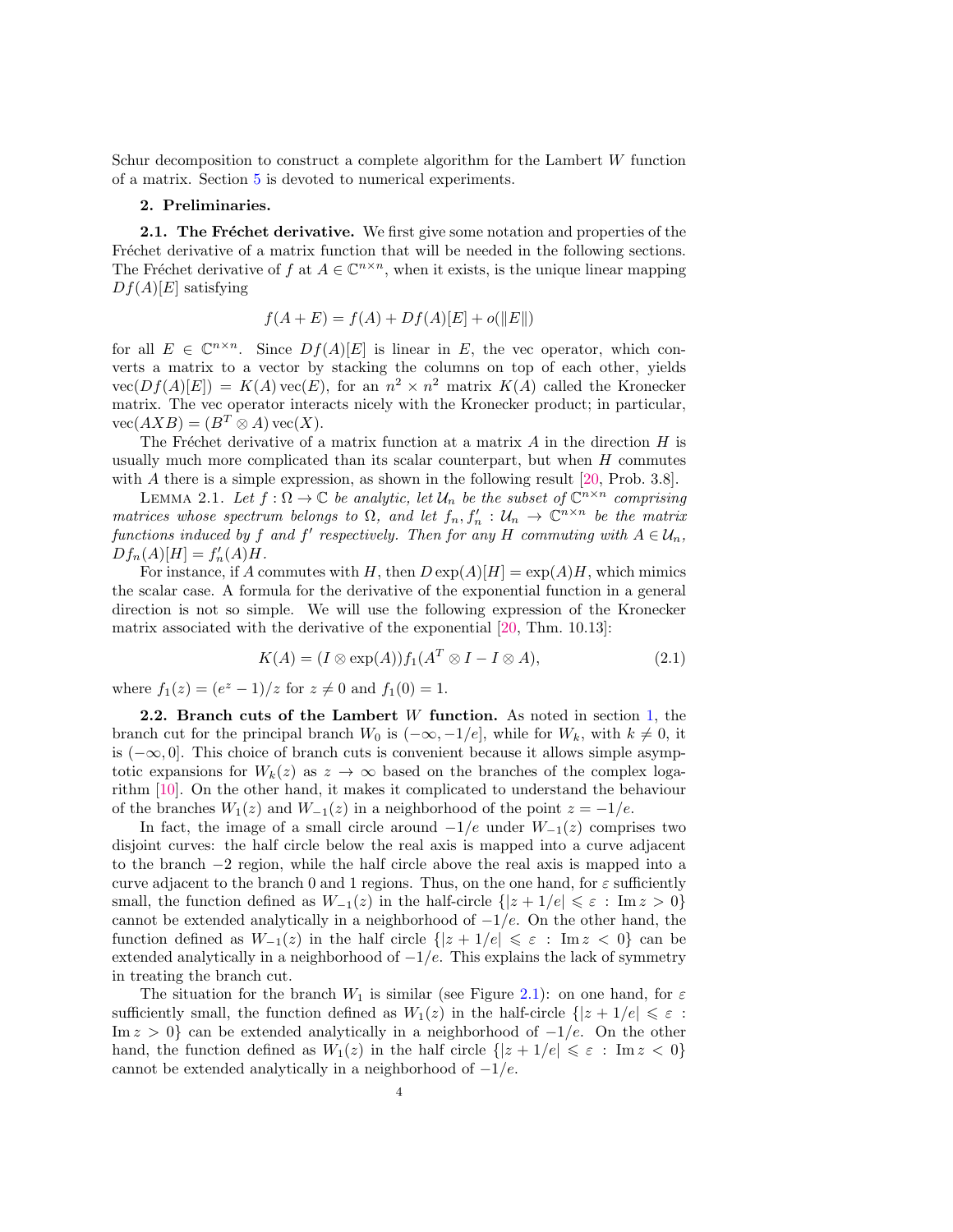

FIG. 2.1. The image through  $W_1(z)$  (right) of the complex plane with a highlighted circle around the branch point  $-1/e$  (left). The image of the branch cut  $(-\infty, 0)$  when we approach it from above is the regular curve separating the range of  $W_1(z)$  from the range of  $W_2(z)$ ; while the image of the same half line when we approach it from below splits in two curves meeting at the point  $-1$ : the left one separates the range of  $W_1(z)$  from that of  $W_{-1}(z)$ , the right one separates the same range from that of  $W_0(z)$ . This illustrates why we treat in a different way the branch  $W_1(z)$  when we approach the negative real axis clockwise or counter-clockwise; we can loosely say that there is one branch cut from above and two from below. The colors have been used to show what is the image of any (part of a) branch cut.

While  $W_{-1}(-1/e) = -1$  by the counter-clockwise continuity rule, we have  $W_1(-1/e) \neq$  $-1$ , and thus, strictly speaking,  $-1/e$  is not a branch point for the branch 1 (while it is a branch point for the branch  $-1$ ); nevertheless, in a neighborhood of  $-1/e$  the function  $W_1$  behaves as if it had a branch point there.

Finally, the point 0 turns out to be singular for each branch different from  $W_0$ and, in particular,  $\lim_{z\to 0} |W_k(z)| = \infty$  for  $|k| > 0$ .

<span id="page-5-0"></span>3. Computing the scalar Lambert W function. The Lambert W function has a qualitative behaviour comparable to the logarithm, but it cannot be computed with the same techniques because of the lack of suitable identities. The customary methods for computing the scalar Lambert W function are based on a suitable rootfinding method applied to the equation  $we^w = a$ , such as the Newton or the Halley methods, which guarantee local superlinear convergence for  $w \neq -1$  and linear convergence for  $w = -1$ . These methods are based on iterations of the form  $z_{i+1} = \varphi(z_i)$ and require determination of  $z_0$  such that  $z_i$  converges to the value  $W_k(a)$  for the k of interest. For this purpose some heuristic techniques have been proposed and implemented. They are based on two asymptotic expansions of the function  $W_k(z)$ , which we briefly recall.

It is known that [\[10,](#page-16-0) eq. (4.18)] for each k one has, as  $z \to \infty$ ,

$$
W_k(z) = \ell_1 - \ell_2 + \sum_{k=0}^{\infty} \sum_{m=1}^{\infty} c_{km} \frac{\ell_2^m}{\ell_1^{m+k}}, \qquad c_{km} = \frac{(-1)^{m+k-1}}{m!} S(k+m, k+1), \tag{3.1}
$$

where  $\ell_1 = \log z + 2\pi i k$ ,  $\ell_2 = \log \ell_1$ , and  $S(k + m, k + 1)$  is a (signed) Stirling cycle number of first kind [\[27,](#page-17-6) p. 631]. Here, for a nonzero  $z \in \mathbb{C}$ , log z denotes the principal logarithm, which is the solution of the equation  $e^x = z$  having imaginary part in the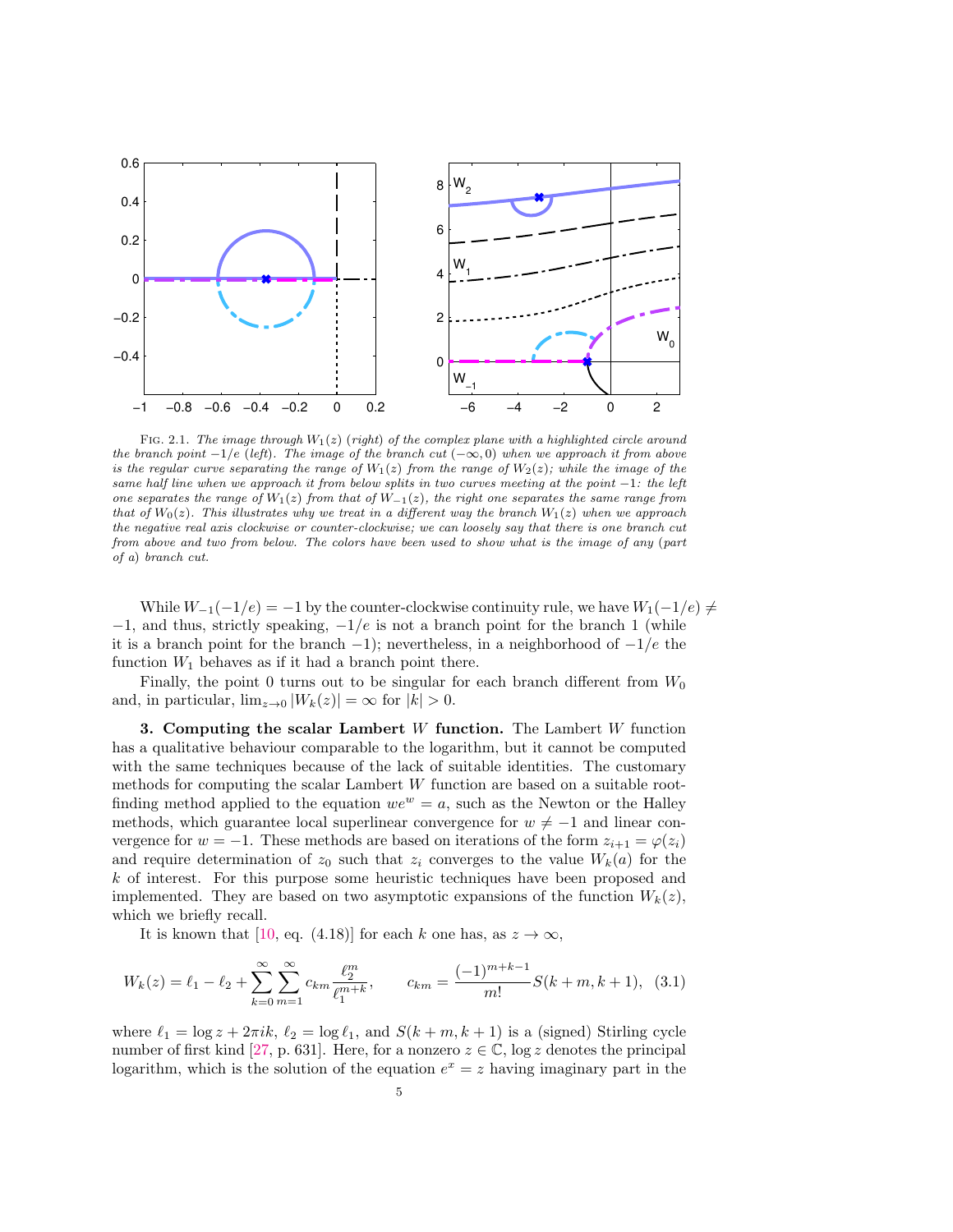strip  $\{z \in \mathbb{C} : -\pi < \text{Re}(z) \leq \pi\}$ . It has been proved that the same expansion holds for  $z \to 0$  and  $k \neq 0$  (see [\[10\]](#page-16-0) and the references therein). The expansion implies

<span id="page-6-0"></span>
$$
W_k(z) = \ell_1 - \ell_2 + \frac{\ell_2}{\ell_1} + \frac{\ell_2(\ell_2 - 2)}{2\ell_1^2} + \frac{\ell_2(2\ell_2^2 - 9\ell_2 + 6)}{6\ell_1^3} + O\left(\left|\frac{\ell_2}{\ell_1}\right|^4\right),\tag{3.2}
$$

which holds either as  $z \to 0$  and  $k \neq 0$  or as  $z \to \infty$ .

Another expansion is known for  $z \to -1/e$ , which converges to  $W_0(z)$  in a neighborhood of  $-1/e$ , to  $W_{-1}$  when Im(z)  $\geq 0$  and z approaches  $-1/e$ , and to  $W_1$  when  $\text{Im}(z) < 0$  and z approaches  $-1/e$  (compare the discussion in section [2.2](#page-4-1) about the choice of the branches). The way to construct the series can be found in [\[10,](#page-16-0) p. 350]; the first few terms are

<span id="page-6-1"></span>
$$
W_k(z) = -1 + p - \frac{1}{3}p^2 + \frac{11}{72}p^3 + \cdots, \qquad p = (-1)^{|k|} \sqrt{2(ez+1)}.
$$
 (3.3)

A widely used strategy [\[10\]](#page-16-0), [\[29\]](#page-17-7) is to choose as initial guess for the selected rootfinding algorithm one of the two expansions (up to a certain term) that is hopefully sufficiently close to  $W_k(z)$  to guarantee convergence.

In our implementation we use Newton's method as the root-finding algorithm and we choose as initial value one of the two functions

<span id="page-6-2"></span>
$$
\varphi_k(z) = \ell_1 - \ell_2 + \ell_2/\ell_1, \qquad \psi_k(z) = -1 + (-1)^{|k|} \sqrt{2(ez+1)}, \tag{3.4}
$$

the former being a truncation of  $(3.2)$  and the latter a truncation of  $(3.3)$ . In particular,

- for  $k = 0$ , we choose  $z_0 = \psi_0(z)$  for  $|z 1/2| < 3/2$ , and  $z_0 = \varphi_0(z)$  otherwise;
- for  $k = 1$ , we choose  $z_0 = \psi_1(z)$  for  $|z + 1/2| < 1/3$  with  $\text{Im } z < 0$ , and  $z_0 = \varphi_1(z)$  otherwise;
- for  $k = -1$ , we choose  $z_0 = \psi_{-1}(z)$  for  $|z + 1/2| < 1/3$  with  $\text{Im } z \ge 0$ , and  $z_0 = \varphi_{-1}(z)$  otherwise;
- for  $|k| \geq 1$ , we choose  $z_0 = \varphi_k(z)$  for any  $z \in \mathbb{C} \setminus \{0\}.$

These choices are based on numerical experiments. We describe just the choice for  $k = 0$ ; the others follow from similar experiments.

We consider a discretization Q of the subset  $Q = \{z = a + ib : |a|, |b| \leq 3\}$  of the complex plane and run Newton's method for each  $z \in \tilde{Q}$  with  $z_0 = \varphi_k(z)$  (or with  $z_0 = \psi_k(z)$ . Let N be a fixed positive integer. If the value  $W_k(z)$  is approximated within a specific tolerance in  $m < N$  steps then we set  $s_k(z) = m$ , otherwise  $s_k(z)$  is set to N. In this way, we have a function  $s_k : \tilde{Q} \to \{0, 1, \ldots, N\}$ , and assigning a color to each element of  $\{0, \ldots, N\}$  we obtain an illustration of the convergence behaviour of the Newton method.

In Figure [3.1](#page-2-0) we show the result of the experiment for  $k = 0$ , together with the circle  $|z-1/2|=3/2$ . As one can see, choosing the approximation  $z_0 = \varphi_k(z)$  outside the circle gives convergence in no more than 7 steps (blue and green area of left plot), while choosing the approximation  $z_0 = \psi_k(z)$  for z inside the circle gives convergence in no more than 8 steps (light green area of the right plot).

Notice that the chosen areas for the initial values are somewhat arbitrary. For instance, for  $k = 0$ , we have put the center at  $z = 1/2$  and the radius  $R = 3/2$  for simplicity, but any  $1.35 \le R \le 1.60$  would give the same convergence properties. A similar argument can be used for  $|k| = 1$ , yielding a range of useful radii which includes the interval  $0.25 \le R \le 0.40$ . This fact gives some flexibility when designing the algorithm for computing the matrix Lambert W function.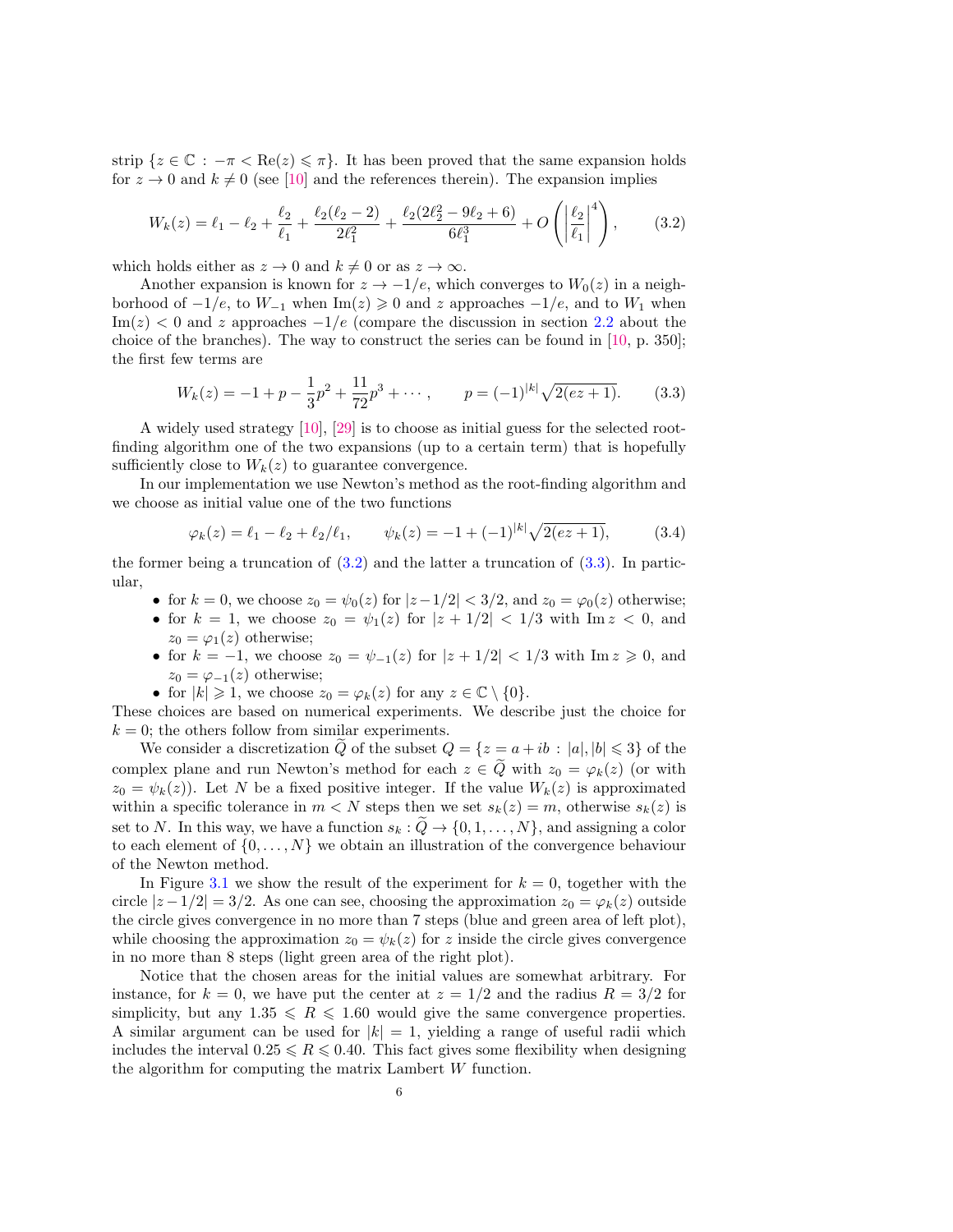

FIG. 3.1. Level curves revealing the convergence of Newton's method to  $W_0(z)$  with  $|\text{Re } z| \leq 3$ and  $|\text{Im } z| \leq 3$  by choosing  $z_0 = \varphi_0(z)$  (left) and  $z_0 = \psi_0(z)$  (right), together with the circle  $|z - 1/2| \leq 3/2$ . Dark blue means less than four iterations for convergence, dark red more than eleven or lack of convergence.

### 4. Newton's method for the matrix Lambert W function.

<span id="page-7-0"></span>**4.1. Local convergence.** Let  $F(W) = We^W - A$ , where  $W, A \in \mathbb{C}^{n \times n}$ . To compute the Lambert W function we consider Newton's method applied to the equation  $F(W) = 0$ . The sequence is obtained through the iteration

<span id="page-7-1"></span>
$$
X_{k+1} = X_k - DF(X_k)^{-1}[F(X_k)], \quad k = 0, 1, 2, \dots,
$$
\n(4.1)

for an initial guess  $X_0$ . Let  $W_*$  be a solution of  $F(W) = 0$ . From the standard theory of Newton's method we know that if  $DF(W_*)$  is nonsingular then the sequence [\(4.1\)](#page-7-1) converges quadratically to  $W_*$  for any  $X_0$  sufficiently close to  $W_*$ .

The computation of the Newton step using  $(4.1)$  is not recommended since it would require dealing with  $n^2 \times n^2$  matrices, in view of Lemma [4.2](#page-8-0) below. Hence the Newton method cannot be used in this form.

However, assuming that the starting matrix is a polynomial in  $A$  it is possible to simplify Newton's method to a more computationally useful formula, which directly generalizes Newton's method in the scalar case:

<span id="page-7-2"></span>
$$
Y_{k+1} = (Y_k^2 + Ae^{-Y_k})(Y_k + I)^{-1} =: G(Y_k), \quad k = 0, 1, 2, \dots,
$$
 (4.2)

for an initial guess  $Y_0 \in \mathcal{P}(A)$ , where  $\mathcal{P}(A)$  is the set of polynomials in the matrix A. We call this iteration simplified Newton's method. The equivalence between the regular and simplified Newton methods is proved in the next result.

THEOREM 4.1. Let  $A \in \mathbb{C}^{n \times n}$  and  $X_0 = Y_0 \in \mathcal{P}(A)$ . If both sequences  $X_k$  of [\(4.1\)](#page-7-1) and  $Y_k$  of [\(4.2\)](#page-7-2) are well defined then  $X_k = Y_k \in \mathcal{P}(A)$  for all  $k \geq 0$ .

*Proof.* We use an induction argument. Let  $X_k = Y_k \in P(A)$ . We know that  $H_k := X_{k+1} - X_k$  is the unique solution of the linear system  $DF(X_k)[Z] = -F(X_k)$ . We prove that  $K_k := Y_{k+1} - Y_k = (Ae^{-Y_k} - Y_k)(Y_k + I)^{-1}$  solves the same linear system, whence  $Y_{k+1} = X_{k+1}$ . Using Lemma [2.1,](#page-4-2) we have

$$
DF(X_k)[K_k] = DF(Y_k)[K_k] = K_k e^{Y_k} + Y_k e^{Y_k} K_k = K_k (Y_k + I) e^{Y_k}
$$
  
=  $(Ae^{-Y_k} - Y_k)e^{Y_k} = -F(Y_k) = -F(X_k),$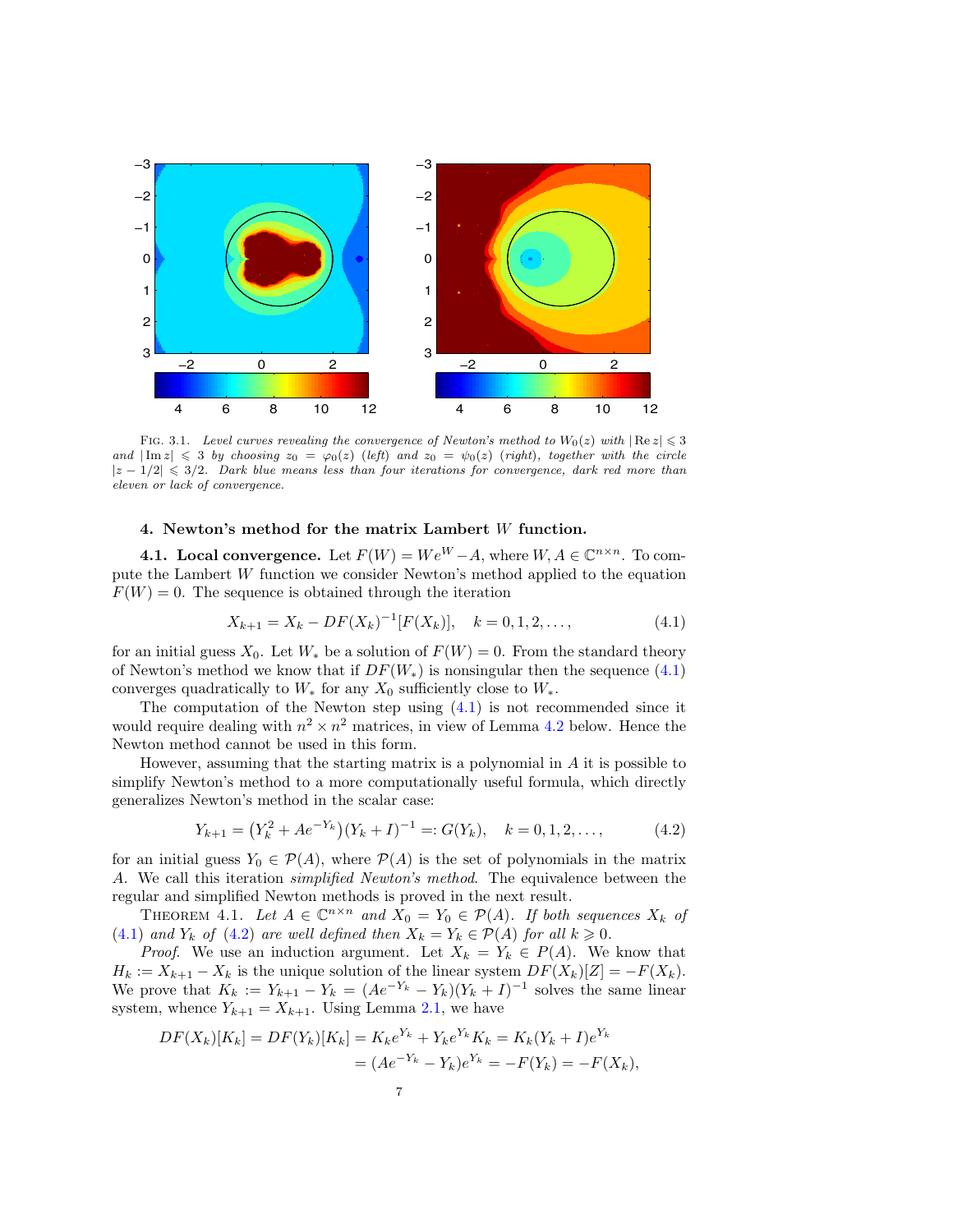and the proof is completed.  $\square$ 

The equivalence of the two methods on the set  $\mathcal{P}(A)$  does not imply that they are equivalent in a neighborhood of a solution of  $F(W) = 0$ . This is problematic because in finite precision arithmetic we cannot guarantee that for formula [\(4.2\)](#page-7-2) the computed iterates  $Y_k$  stay in  $\mathcal{P}(A)$ . The components of  $\tilde{Y}_k$  in the subspace complementary to  $\mathcal{P}(A)$ , which are created by rounding errors, will be small initially but they can potentially grow greatly.

The theory in [\[20,](#page-17-1) sec. 4.9.4] says that for stability of an iteration with iteration function g at the fixed point W we need  $Dq(W)$  to have bounded powers. The latter condition holds if  $\rho(Dg(W)) < 1$  (where  $\rho$  denotes the spectral radius), or if  $Dg(W)$ is idempotent. In this case errors will not be amplified to first order when iterates are in the neighborhood of  $W$ . To test the stability of the iteration  $G$  we find the Kronecker matrix form of the Fréchet derivative.

<span id="page-8-0"></span>LEMMA 4.2. Let W be a solution of  $F(W) = 0$ , and assume that  $-1$  is not an eigenvalue of W. Then the Kronecker matrix representation of  $DG(W)$  is

$$
K(W) = ((W + I)^{-T} \otimes I)(W^T \otimes I - (I \otimes W)f_1(I \otimes W - W^T \otimes I)),
$$

where  $f_1(z) = (e^z - 1)/z$  for  $z \neq 0$  and  $f_1(0) = 1$ .

*Proof.* First we compute the derivative of the function  $G$ , using the product and chain rules:

$$
G(Y)[H] = (YH + HY + ADe^{-Y}[-H])(Y + I)^{-1}
$$

$$
- (Y^2 + Ae^{-Y})(Y + I)^{-1}H(Y + I)^{-1}.
$$

At a fixed point W we have  $(W^2 + Ae^{-W})(W + I)^{-1} = W$  and thus

$$
DG(W)[H] = (HW - ADe^{-W}[H])(W + I)^{-1}.
$$

Using  $(2.1)$  we obtain

$$
K(W) = ((W + I)^{-T} \otimes I)
$$
  
 
$$
\times [W^T \otimes I - (I \otimes A)(I \otimes \exp(-W))f_1(I \otimes W - W^T \otimes I)],
$$

which implies the result.  $\square$ 

Using Lemma [4.2](#page-8-0) we can express the stability condition in terms of the spectrum  $\Lambda(W)$  of W. A sufficient condition for stability is that

$$
h(\lambda, \mu) < 1, \qquad h(\lambda, \mu) = \max_{\lambda, \mu \in \Lambda(W)} \left| \frac{\lambda - \mu f_1(\mu - \lambda)}{\lambda + 1} \right|.
$$
\n(4.3)

It is not difficult to find examples where the condition is violated, so we conclude that Newton's method can be unstable in a rather large number of cases.

In our previous work we have on several occasions been able to manipulate an unstable iteration into an equivalent stable iteration [\[18\]](#page-17-8), [\[21\]](#page-17-9), [\[22\]](#page-17-10), [\[23\]](#page-17-11). Inspired by these results, we were able to find a stable variant of the simplified Newton method, namely,

<span id="page-8-1"></span>
$$
\begin{cases}\nZ_0 \in \mathbb{C}^{n \times n}, & H_0 = (Ae^{-Z_0} - Z_0)(Z_0 + I)^{-1}, \\
Z_{k+1} = Z_k + H_k, & k = 0, 1, \dots \ (4.4) \\
H_{k+1} = ((Z_k + (Z_k + I)H_k)e^{-H_k} - Z_{k+1})(Z_{k+1} + I)^{-1}.\n\end{cases}
$$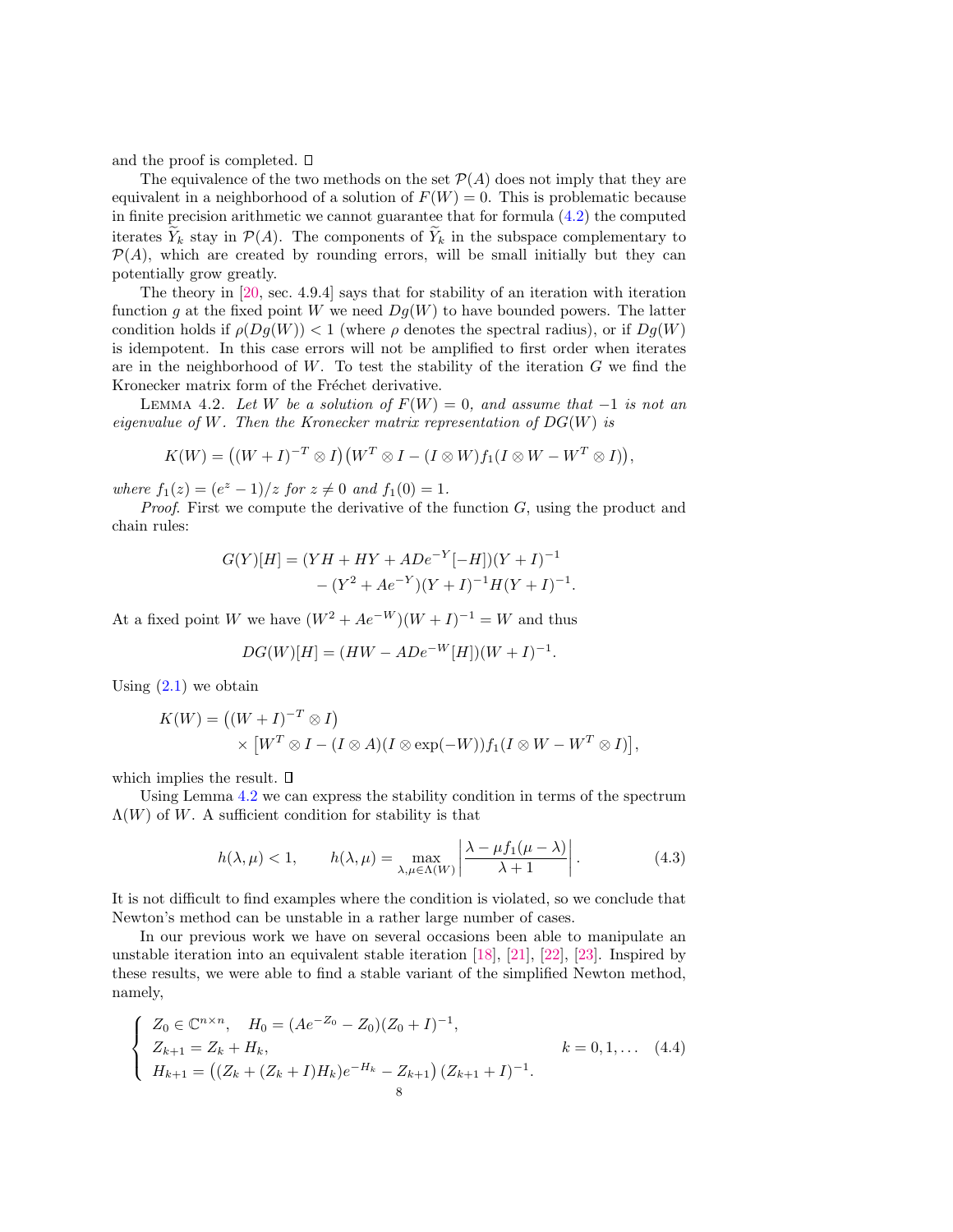The equivalence of  $(4.2)$  and  $(4.4)$  and the stability of  $(4.4)$  are proved in the following result. When the sequences are converging we have  $Z_k \to W$  and  $H_k \to 0$  and thus we are interested in fixed points of the iteration of the type  $[W^T\ 0]^T$ .

THEOREM 4.3. Let  $A \in \mathbb{C}^{n \times n}$  and  $Y_0 = Z_0 \in \mathcal{P}(A)$ . The sequence  $Y_k$  of [\(4.2\)](#page-7-2) is well defined if and only if the sequence  $Z_k$  of  $(4.4)$  is well defined and we have  $Y_k = Z_k$  for  $k \geqslant 0$ . Moreover, if

$$
\varphi\left(\left[\begin{array}{c} Z \\ H \end{array}\right]\right) = \left[\begin{array}{c} Z + H \\ ((Z + (Z + I)H)e^{-H} - Z - H)(Z + H + I)^{-1} \end{array}\right]
$$

then for any  $E, F \in \mathbb{C}^{n \times n}$  and fixed point  $[W^T \ 0]^T$  such that  $-1$  is not an eigenvalue of W we have

$$
D\varphi\left(\left[\begin{array}{c} W \\ 0 \end{array}\right]\right)\left[\begin{array}{c} E \\ F \end{array}\right]=\left[\begin{array}{c} E+F \\ 0 \end{array}\right],
$$

and thus  $D\varphi([W])$  is idempotent.

Proof. The equivalence between the two sequences is proved by induction. First, observe that, when −1 is not in the spectrum of  $Y_0$ , we have  $Y_1 - Y_0 = H_0$  and thus  $Z_1 = Y_1$ . Then, assuming that  $k \geq 1$  steps have been performed and that  $Y_h = Z_h$ for  $h \leq k$ , we can construct  $Y_{k+1}$  if and only if we can construct  $Z_{k+1}$ , that is when −1 is not an eigenvalue of  $Y_k$ . To prove that  $Y_{k+1} = Z_{k+1}$  it is enough to prove that  $H_k = Y_{k+1} - Y_k$ , and this follows from

$$
H_k = ((Y_{k-1} + (Y_{k-1} + I)H_{k-1})e^{-H_{k-1}} - Y_k)(Y_k + I)^{-1}
$$
  
=  $(Ae^{-Y_{k-1}}e^{-H_{k-1}} - Y_k)(Y_k + I)^{-1} = Y_{k+1} - Y_k,$ 

where we have used the equality  $Ae^{-Y_k} = (Y_k + I)(Y_{k+1} - Y_k) + Y_k$ , which follows from [\(4.2\)](#page-7-2), the fact that  $e^{U+V} = e^U e^V$  when U and V commute, and the inductive hypothesis.

The statement about  $D\varphi$  can be proved by a straightforward but tedious computation that we will omit.  $\square$ 

The subtlety of the stabilization process can be seen from the fact that the variant of [\(4.4\)](#page-8-1)

<span id="page-9-0"></span>
$$
\begin{cases}\nZ_0 \in \mathbb{C}^{n \times n}, & H_0 = (Ae^{-Z_0} - Z_0)(Z_0 + I)^{-1}, \\
Z_{k+1} = Z_k + H_k, & k = 0, 1, \dots \\
H_{k+1} = ((Z_k + H_k(Z_k + I))e^{-H_k} - Z_{k+1})(Z_{k+1} + I)^{-1}\n\end{cases} (4.5)
$$

is unstable. Notice that  $(4.5)$  differs from the stable variant  $(4.4)$  only in that the equation for  $H_{k+1}$  contains the product  $H_k(Z_k+I)$  instead of  $(Z_k+I)H_k$ . This small change in the iteration results in the derivative not always having a spectral radius less than or equal to 1 at a fixed point of the type  $[W^T\ 0]^T$ .

4.2. Choice of the initial value. To design an algorithm for computing a primary matrix Lambert W function we need to devise a strategy to find a starting matrix for  $(4.4)$ .

Let A be a square matrix whose distinct eigenvalues are  $\lambda_1, \ldots, \lambda_t$ . Consider a matrix iteration of the type

$$
X_{k+1} = R(X_k, A), \quad k = 0, 1, \dots,
$$
<sup>9</sup>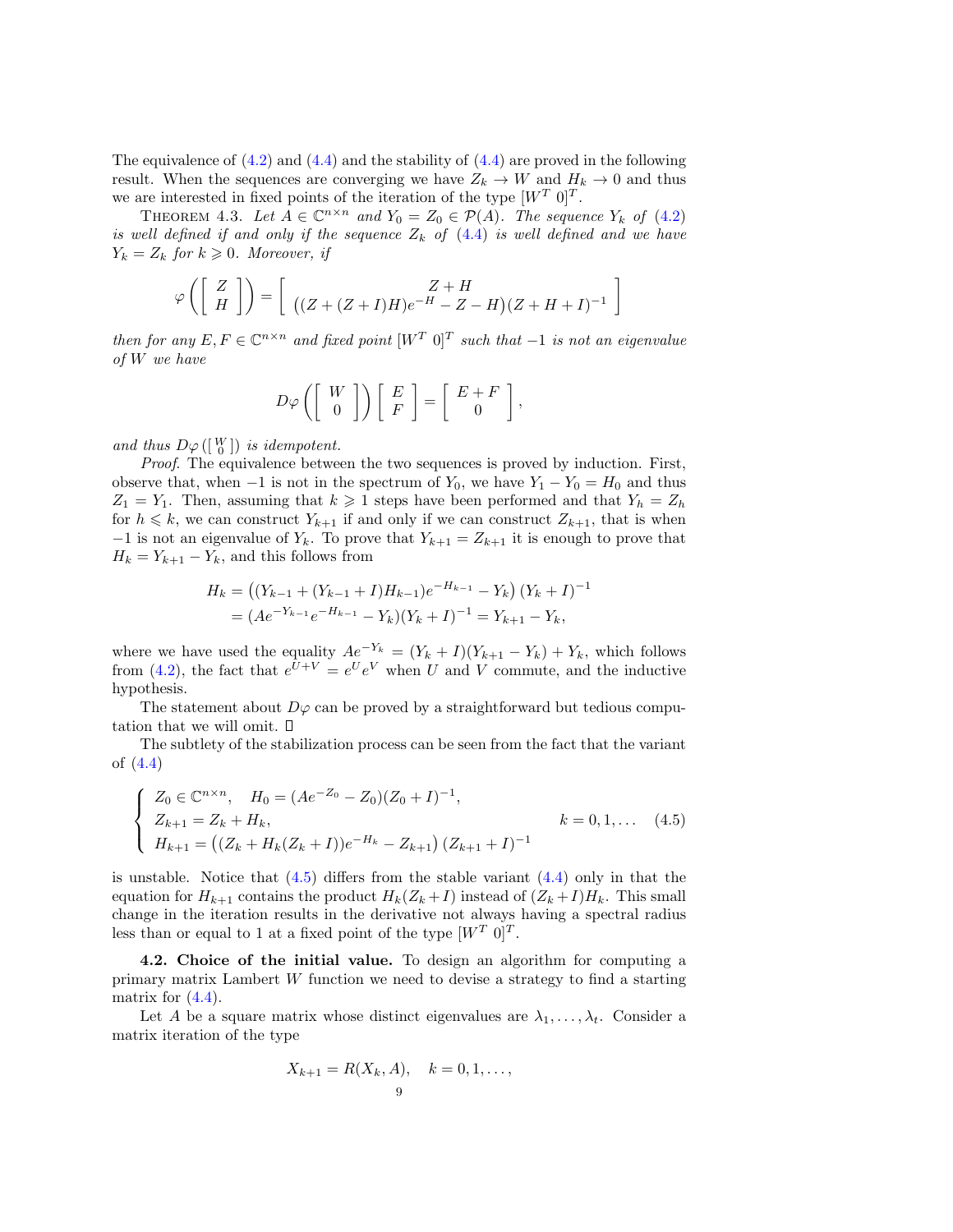where  $R(x, a)$  is a rational function of both of its arguments. It is known [\[20,](#page-17-1) Thm. 4.15] (see also [\[23\]](#page-17-11)) that with  $X_0 \in \mathcal{P}(A)$  the iteration converges if the scalar sequences  $x_{k+1}^{(j)} = R(x_k^{(j)})$  $(k, k, \lambda_j)$ , with  $x_0^{(j)} = P(\lambda_j)$ , converge for  $j = 1, \ldots, t$ . It is not difficult to show that theorem is true also for  $R(x, a) = (x^2 + ae^{-x})/(x+1)$ . In particular, if  $x_k^{(j)}$  $\mathcal{L}_{k}^{(j)}$  converges to  $W_{k_j}(\lambda_j)$ , for any j, then the matrix sequence  $X_k$ converges to the solution of the matrix equation  $We^{W} = A$  whose eigenvalues are  $W_{k_1}(\lambda_1), \ldots, W_{k_t}(\lambda_t)$ , which is the primary matrix function  $W_{k_1,\ldots,k_t}(A)$ .

In order to compute the matrix Lambert W function  $W_{k_1,\ldots,k_t}(A)$  through Newton's method it is therefore sufficient to choose a matrix in  $\mathcal{P}(A)$  whose eigenvalues yield sequences converging to  $W_{k_1}(\lambda_1), \ldots, W_{k_t}(\lambda_t)$ . In general this is very complicated, but it can be simplified if one needs an unmixed branch  $W_k(A)$ .

We have seen in section [3](#page-5-0) a heuristic strategy for the choice of the initial values such that the Newton method should converge to any branch of  $W_k(z)$ . The initial value is chosen as one of the two approximations  $\varphi_k(z)$  and  $\psi_k(z)$  defined in [\(3.4\)](#page-6-2). In particular, for  $|k| > 1$  and for any  $z \neq 0$  the initial value  $x_0 = \varphi_k(z)$  gives a sequence  $x_k$  converging to  $W_k(z)$ . Thus, in order to obtain a sequence converging to  $W_k(A)$  it is enough to choose  $X_0 = \varphi_k(A)$ .

For  $|k| \leq 1$  the situation is more complicated, since we have two different strategies for the initial value depending on where z lies. In particular we have determined a region where we will choose  $x_0 = \varphi_k(z)$  and a region where we will choose  $x_0 =$  $\psi_k(z)$ . In the matrix case, we have a stable method for computing  $W_k(A)$  for A whose eigenvalues all belong to  $\mathcal{U}_k$ , where we choose  $X_0 = \varphi_k(A)$ , and for A whose eigenvalues all belong to  $V_k$ , where we choose  $X_0 = \psi_k(A)$ . Nevertheless, it may happen that A has eigenvalues in both regions and then neither  $X_0 = \varphi_k(A)$  nor  $X_0 = \psi_k(A)$  give the desired branch of the matrix Lambert W function.

To overcome this problem we use a strategy borrowed from the Schur–Parlett algorithm  $[14]$ ,  $[28]$ . We consider a Schur form T of the matrix A, ordered such that T is a  $2 \times 2$  block matrix whose  $(1, 1)$  block contains the eigenvalues in  $\mathcal{U}_k$  and whose  $(2, 2)$  block contains the eigenvalues in  $\mathcal{V}_k$ . Hence we write the matrix and its Lambert W function as

<span id="page-10-0"></span>
$$
T = \begin{bmatrix} T_{11} & T_{12} \\ 0 & T_{22} \end{bmatrix}, \qquad W_k(T) = \begin{bmatrix} X_{11} & X_{12} \\ 0 & X_{22} \end{bmatrix}, \tag{4.6}
$$

where the size of  $T_{11}$  and  $X_{11}$  equals the number of eigenvalues  $\lambda$  of A belonging to  $\mathcal{U}_k$ , say m. Notice that m can be n or 0, in which case  $T = T_{11}$  and  $T = T_{22}$ , respectively.

Since all the eigenvalues of  $T_{11}$  and  $T_{22}$  belong to the region of convergence of Newton's method with initial value  $X_0 = \varphi(T)$  and  $X_0 = \psi(T)$ , respectively, we can use Newton's method to calculate  $X_{11} = W_k(T_{11})$  and  $X_{22} = W_k(T_{22})$ , and since  $W(T)$  is a primary function of T we have the commutativity condition

$$
\begin{bmatrix} X_{11} & X_{12} \\ 0 & X_{22} \end{bmatrix} \begin{bmatrix} T_{11} & T_{12} \\ 0 & T_{22} \end{bmatrix} = \begin{bmatrix} T_{11} & T_{12} \\ 0 & T_{22} \end{bmatrix} \begin{bmatrix} X_{11} & X_{12} \\ 0 & X_{22} \end{bmatrix}.
$$
 (4.7)

We can determine  $X_{12}$  by equating  $(1, 2)$  blocks to obtain the Sylvester equation

<span id="page-10-1"></span>
$$
T_{11}X_{12} - X_{12}T_{22} = X_{11}T_{12} - T_{12}Z_2, \t\t(4.8)
$$

which has a unique solution since the matrices  $T_{11}$  and  $T_{22}$  have no eigenvalues in common [\[19,](#page-17-14) chap. 16].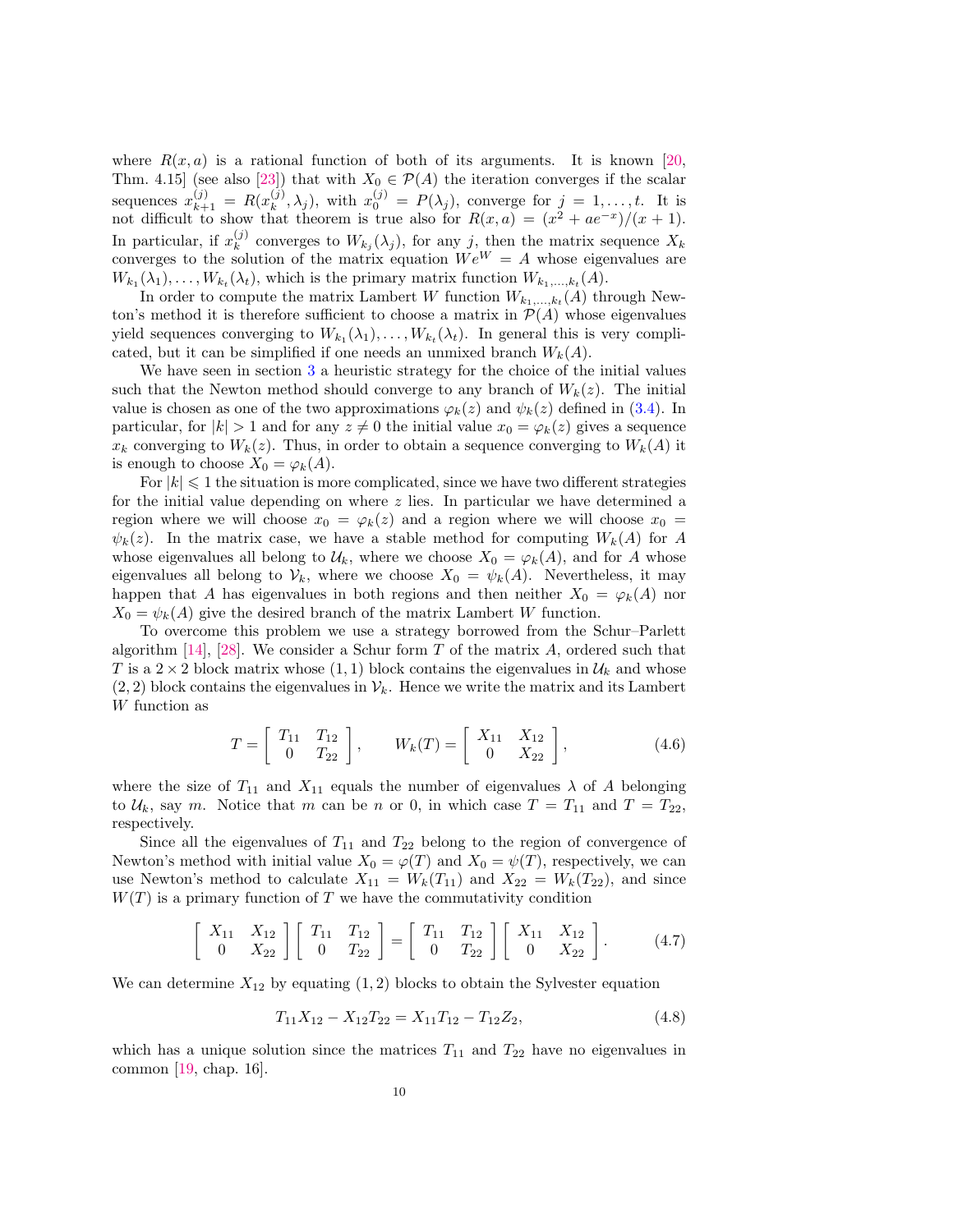This algorithm has one weak point: if an eigenvalue of  $T_{11}$  is near to an eigenvalue of  $T_{22}$  then the Sylvester equation may be ill-conditioned [\[19,](#page-17-14) sec. 16.3]. The problem can be partially solved by observing that the circle which separates the two regions is not a sharp division of the two regions of convergence (see the discussion at the end of section [3\)](#page-5-0), so a slightly smaller or larger circle yields the same convergence results. If two eigenvalues of A are very near to the circle but in different regions it is possible to reduce or increase the radius of the circle in order to let the two eigenvalues belong to the same region. Nevertheless, there is no a priori lower bound independent of A on the gap between the eigenvalues in  $T_{11}$  and those in  $T_{22}$  (the Schur-based algorithm in [\[4\]](#page-16-5) for the matrix unwinding function also has no lower bound on the gap between the eigenvalues in different blocks).

4.3. The algorithm. We now state our algorithm for computing the matrix Lambert W function using the stabilized Newton method. The algorithm is for the unmixed case. It can be adapted for the mixed case by a more sophisticated blocking strategy, but we will not consider that here.

<span id="page-11-0"></span>ALGORITHM 1. Input: an integer k, a matrix  $A \in \mathbb{C}^{n \times n}$  such that  $W_k(A)$  exists. Output:  $W_k(A)$ .

1 Compute the (real) Schur form  $A = Q^*TQ$  of A.

- 2a. If  $k = 0$ , choose  $1.35 \le r_0 \le 1.60$  in order to maximize the gap between the eigenvalues in the two regions  $V = \{ |z - 1/2| < r_0 \}$  and  $\mathcal{U} = \{ |z - 1/2| \ge r_0 \}.$
- 2b. If  $k = 1$ , choose  $0.25 \le r_0 \le 0.40$  in order to maximize the gap between the eigenvalues in the two regions  $V = \{ |z + 1/2| < r_0, \text{Im } z < 0 \}$  and  $\mathcal{U} = \mathbb{C} \setminus \mathcal{V} = \{ |z + 1/2| \geq r_0 \} \cup \{ |z + 1/2| < r_0, \text{ Im } z \geq 0 \}.$
- 2c. If  $k = -1$ , choose  $0.25 \le r_0 \le 0.40$  in order to maximize the gap between the eigenvalues in the two regions  $V = \{ |z + 1/2| < r_0, \text{Im } z \geq 0 \}$  and  $\mathcal{U} = \mathbb{C} \setminus \mathcal{V} = \{ |z + 1/2| \ge r_0 \} \cup \{ |z + 1/2| < r_0, \text{ Im } z < 0 \}.$
- 2d. If  $|k| > 1$  set  $\mathcal{U} = \mathbb{C}$  and  $\mathcal{V} = \emptyset$ .
- 3. Reorder the Schur form of A in order to have T as in  $(4.6)$ , such that the eigenvalues of  $T_{11}$  (possibly an empty matrix) belong to  $U$  and the eigenvalues of  $T_{22}$  (possibly an empty matrix) belong to V (this task can be accomplished by applying a unitary similarity as explained in [\[6\]](#page-16-6)).
- 4a. If  $T_{11}$  is nonempty then compute  $X_{11} = W_k(T_{11})$  as the limit of [\(4.4\)](#page-8-1) with  $Z_0 = L_1 - L_2 + L_3$ , where  $L_1 = \log T_{11} + 2\pi i kI$ ,  $L_2 = \log L_1$ , and  $L_3 = L_2 L_1^{-1}$ . For better accuracy,  $H_0$  should be evaluated as  $H_0 = (L_1 e^{-L_3} - W)(I + W)^{-1}$ , where  $W = L_1 + L_2 - L_3$ .
- 4b. If  $T_{22}$  is nonempty (which implies  $|k| \leq 1$ ) then compute  $X_{22} = W_k(T_{22})$  as the limit of [\(4.4\)](#page-8-1) with  $Z_0 = (-1)^k (2eT_{22} + 2I)^{1/2} - I$ .
- 5. Solve the Sylvester equation  $(4.8)$  for  $X_{12}$  (this task can be accomplished using the Bartels and Stewart algorithm [\[7\]](#page-16-7)).
- 6. Form  $W_k(T) = \begin{bmatrix} X_{11} & X_{12} \\ 0 & X_{22} \end{bmatrix}$  and recover  $W_k(A)$  by reversing the similarities of steps 3 and 1.

The matrix exponentials and logarithms in step 4 are evaluated using the algorithms of Al-Mohy and Higham [\[1\]](#page-16-8), [\[2\]](#page-16-9), which exploit triangularity. The matrix square roots in step 4b are evaluated using the Björck–Hammarling recurrence  $[8]$ , with the efficient blocked implementation of [\[16\]](#page-17-15).

It is worth noting that Newton iterations for matrix functions are invariably started with a scalar multiple of I or  $A$  [\[20\]](#page-17-1); our choice of nontrivial functions of A as starting matrices is novel.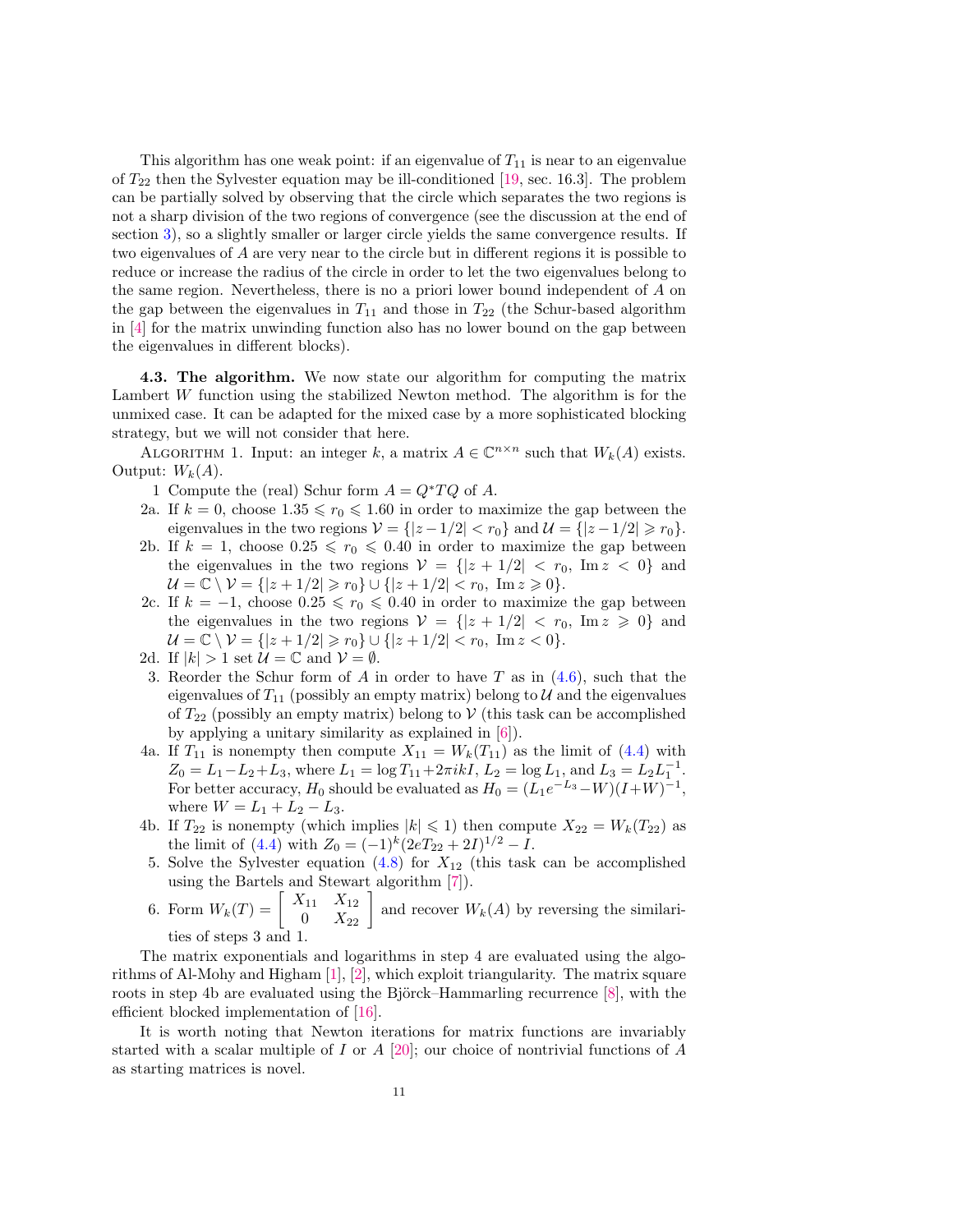When A is real and has no real eigenvalues on  $(-\infty, -1/e)$ , it can be proved that  $W_0(A)$  is real (for instance, using [\[21,](#page-17-9) Thm 3.2]). In this case, a real Schur decomposition can be employed in the algorithm, since the sets  $\mathcal{U}$  and  $\mathcal{V}$  are symmetric about the real axis, so a nonreal eigenvalue and its complex conjugate belong to the same convergence region and hence can go in the same block. (In contrast, for the Schur–Parlett algorithm usually only the complex Schur form can be used [\[4\]](#page-16-5), [\[14\]](#page-17-12)). The logarithm evaluations are now done using the algorithm of Al-Mohy, Higham, and Relton [\[3\]](#page-16-11), which is designed for real matrices and works entirely in real arithmetic.

<span id="page-12-0"></span>5. Numerical experiments. We present some numerical experiments to illustrate the behaviour of our algorithm in finite precision arithmetic. The tests are performed using MATLAB R2011b, for which the unit roundoff is  $u = 2^{-53} \approx 1.1 \times 10^{-16}$ .

The algorithm is compared with a diagonalization approach that computes  $A =$  $M \operatorname{diag}(\lambda_1, \ldots, \lambda_n) M^{-1}$  and then forms  $W_k(A) = M \operatorname{diag}(W_k(\lambda_1), \ldots, W_k(\lambda_n)) M^{-1}$ . This approach has been used in earlier work [\[5\]](#page-16-3) but is obviously applicable only when A has a complete set of eigenvectors.

The Schur–Parlett algorithm (implemented in the MATLAB function funm) is of limited use, since it is designed for entire functions. For multivalued functions it could group eigenvalues across a branch cut, leading to a wrong branch. The possibility of constructing a suitable modification of the Schur–Parlett algorithm for multivalued function is still under investigation.

As a measure of the accuracy of a computed approximation  $\widehat{W}$  to  $W_k(A)$  we consider the Frobenius norm relative error  $\|\widetilde{W}-\widehat{W}\|_F / \|\widetilde{W}\|_F$ , where  $\widetilde{W}$  is a reference solution computed by using the diagonalization approach at high precision (with the variable precision arithmetic of the Symbolic Math Toolbox) and then rounding the result to double precision.

Another measure of quality is the relative residual of  $\widehat{W}$ ,

<span id="page-12-1"></span>
$$
\rho(\widehat{W}, A) = \frac{\|\widehat{W} \exp(\widehat{W}) - A\|_F}{\|\widehat{W} \exp(\widehat{W})\|_F + \|A\|_F}.
$$
\n(5.1)

As pointed out by Deadman and Higham [\[15\]](#page-17-16), the difficulty with such residuals is knowing how small we can reasonably expect them to be. Rather than carry out a perturbation analysis as in [\[15\]](#page-17-16), here we will take advantage of the availability of  $\tilde{W}$ and we will simply compare the residual of  $\widehat{W}$  with that of  $\widetilde{W}$ .

EXPERIMENT [1](#page-11-0). To compare our Algorithm 1 with the diagonalization approach, we consider the matrix

$$
A(\varepsilon) = \left[ \begin{array}{cc} 1 & 1 \\ 0 & 1 + \varepsilon \end{array} \right],
$$

whose eigenvector matrix becomes increasingly ill conditioned as  $\varepsilon \to 0$ . In Figure [5.1](#page-2-0) we plot the relative error of the two methods for computing  $W_{-1}(A)$ , for  $\varepsilon = 10^{-t}$ with  $t$  varying from 1 to 16. As expected the diagonalization approach loses accuracy as  $\varepsilon$  tends to zero while our method has accuracy independent of the eigenvector conditioning.

A similar figure is obtained considering any other branch of the Lambert W function.

EXPERIMENT 2. We pick 47 matrices of size  $10 \times 10$  from the MATLAB gallery function. We compare the error in computing  $W_0(A)$  for Algorithm [1](#page-11-0) and the diagonalization approach. In Figures [5.2](#page-14-0) and [5.3](#page-14-1) we show the relative residuals and rel-ative errors, respectively. Figure [5.3](#page-14-1) also shows an estimate of  $cond(W_0, A)u$ , where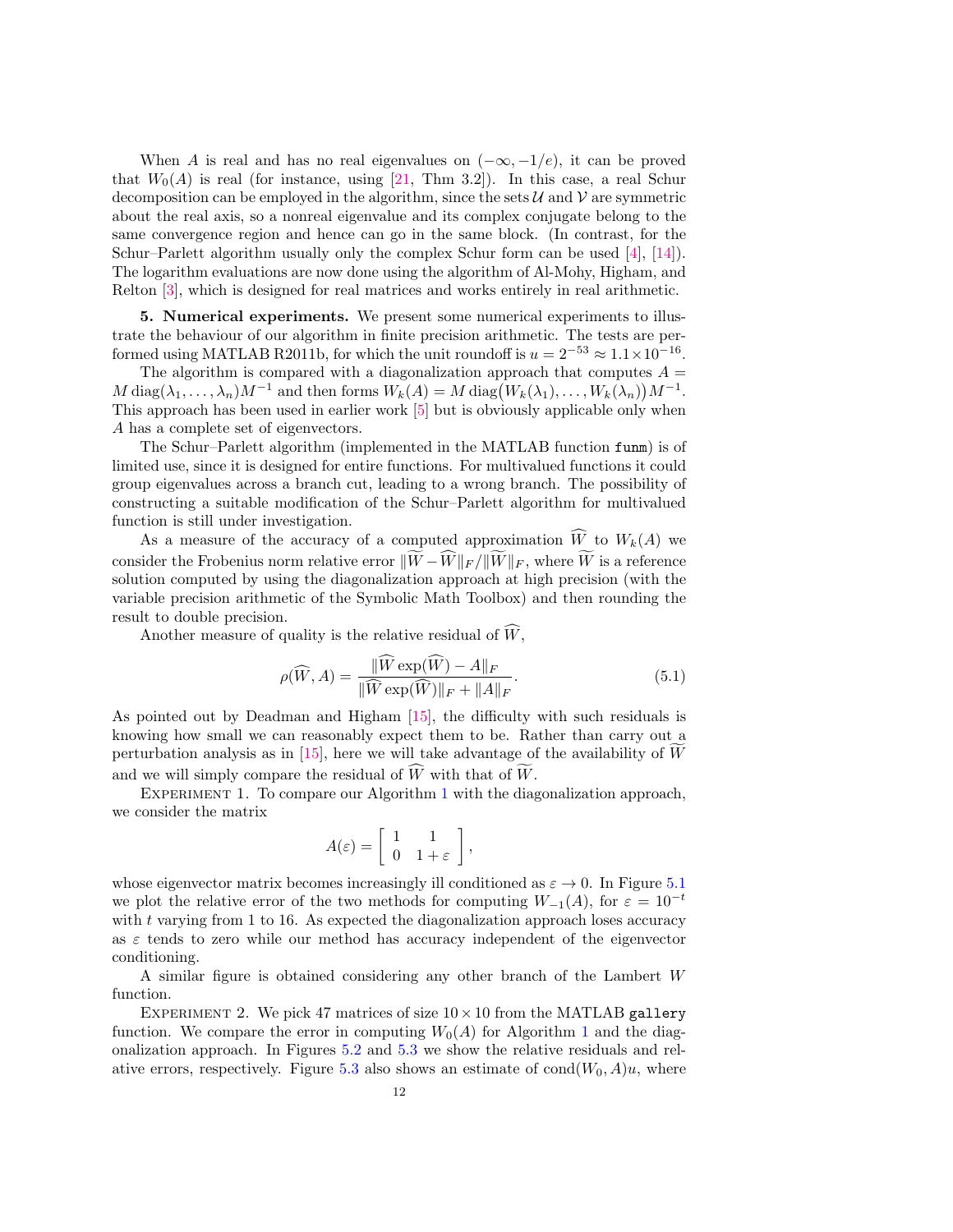

FIG. 5.[1](#page-11-0). Relative errors in computing  $W_{-1}(A)$ , with A of [\(5.1\)](#page-12-1), with  $\varepsilon = 10^{-t}$ , for Algorithm 1 and the eigenvector approach.

cond( $W_0$ , A) is a 1-norm condition number for  $W_0$  defined in the usual way for matrix functions [\[20,](#page-17-1) sec. 3.1] and estimated using the code funm\_condest1 from the Matrix Function Toolbox [\[17\]](#page-17-17), [\[20,](#page-17-1) Alg. 3.20].

As one can see in Figure [5.2](#page-14-0) the residual for Algorithm [1](#page-11-0) is never more than a couple of orders of magnitude larger than that of the reference solution, whereas diagonalization gives much larger residuals than Algorithm [1](#page-11-0) on a number of problems. Consistent with this behavior, Figure [5.3](#page-14-1) shows that Algorithm [1](#page-11-0) has error less than  $cond(W_0, A)u$  in almost every case, whereas the error for diagonalization greatly exceeds cond $(W_0, A)u$  in several cases. For all the matrices tested the Newton iteration required no more than 9 steps to converge for each of the (at most two) diagonal blocks.

EXPERIMENT 3. We repeat the previous test but now computing  $W_{-1}(A)$ , in order to show that our method is able to compute also the non-principal branches of the Lambert  $W$  function. We have removed singular matrices from the test, since  $W_{-1}(z)$  has a singularity for  $z = 0$ . The residuals are plotted in Figure [5.4,](#page-15-0) which shows a similar behaviour to the case of  $W_0(A)$ .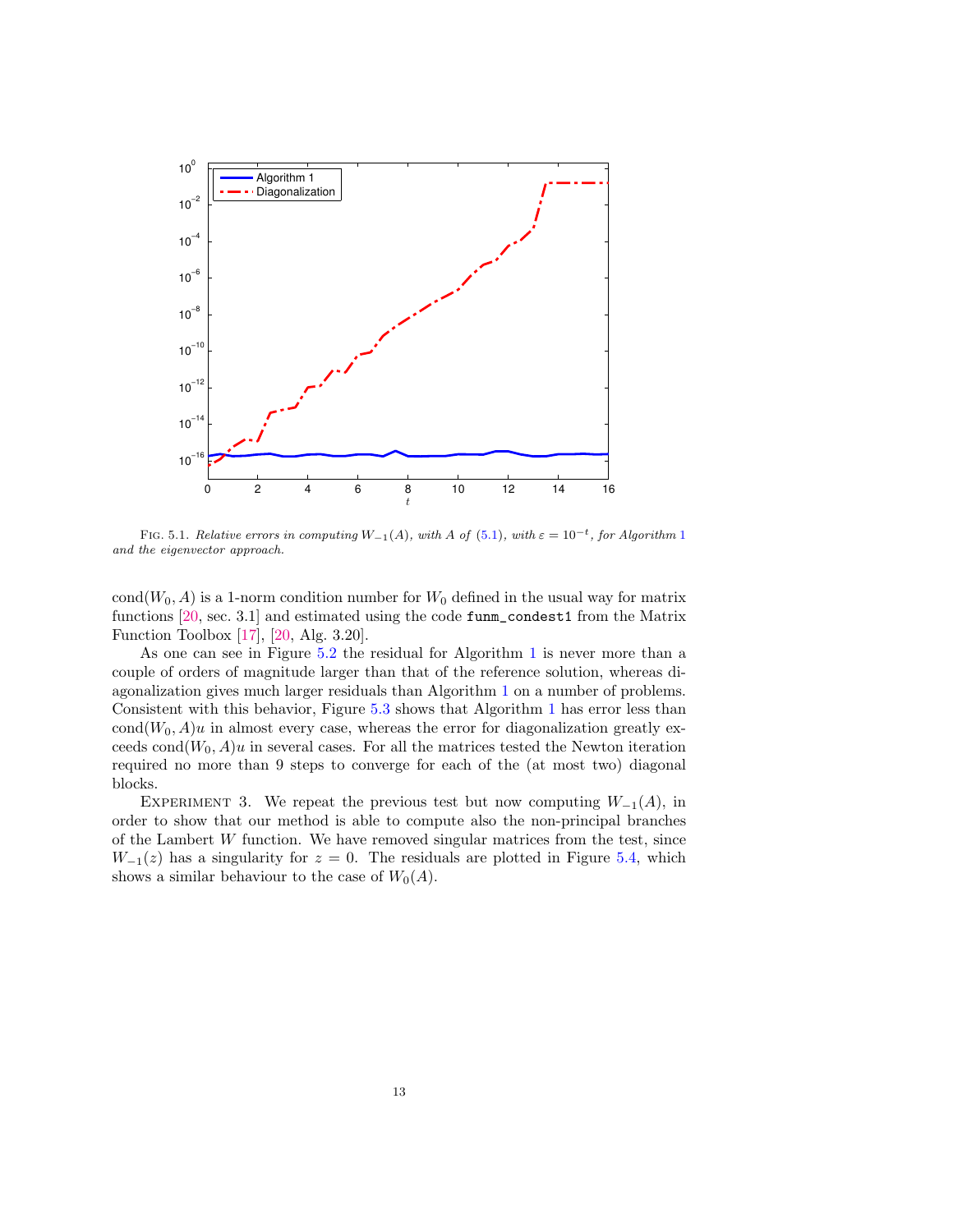

<span id="page-14-0"></span>FIG. 5.2. Residuals in computing  $W_0(A)$ , where  $A \in \mathbb{C}^{n \times n}$  ranges over a set of 47 matrices chosen from the MATLAB gallery function. The results are ordered by nonincreasing residual of the reference solution.



<span id="page-14-1"></span>FIG. 5.3. Relative errors in computing  $W_0(A)$ , where  $A \in \mathbb{C}^{n \times n}$  ranges over 47 matrices chosen from the MATLAB gallery function. The results are ordered by nonincreasing value of  $cond(W_0, A)u.$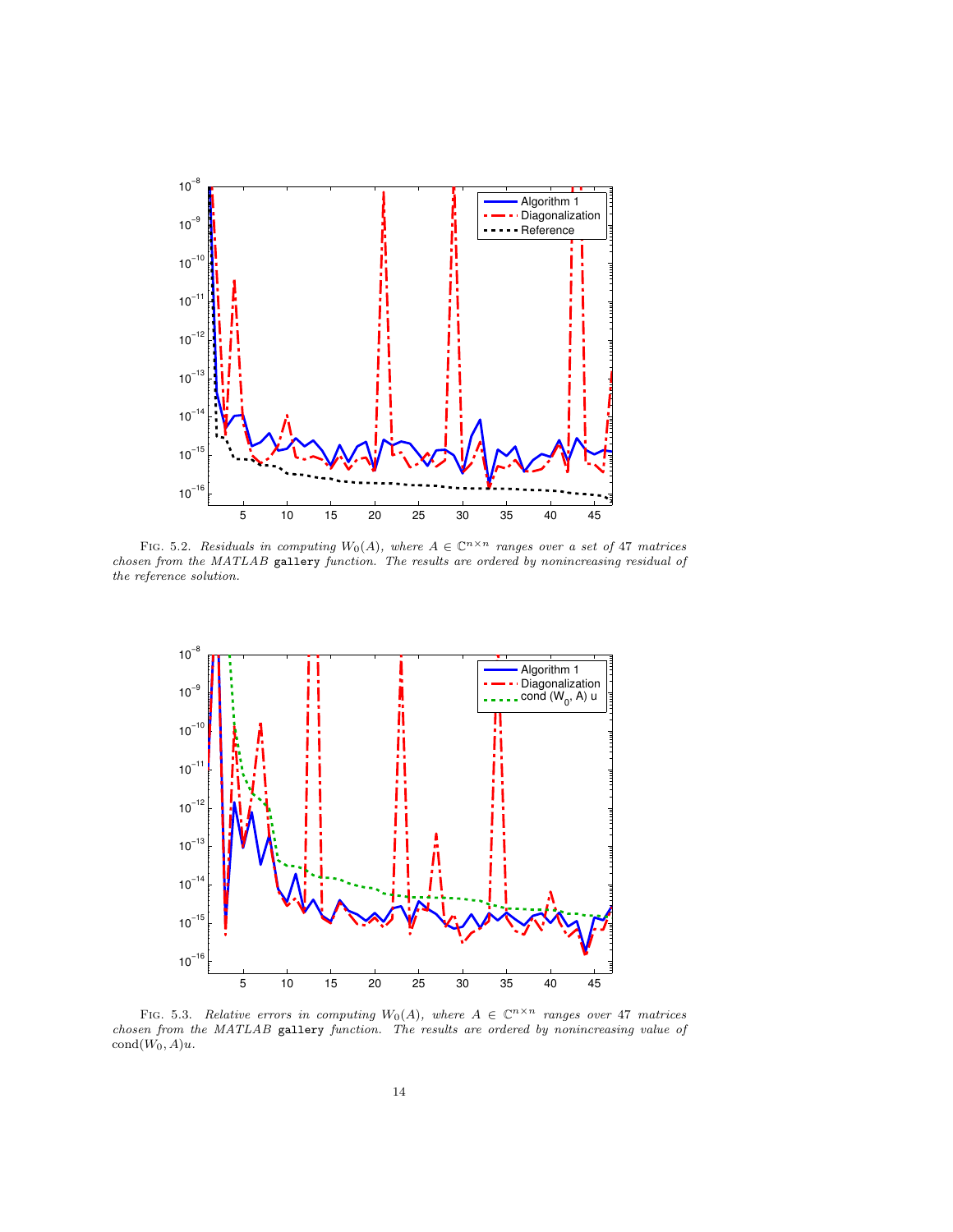

<span id="page-15-0"></span>FIG. 5.4. Residuals in computing  $W_{-1}(A)$ , where  $A \in \mathbb{C}^{n \times n}$  varies over 45 matrices chosen from the MATLAB gallery function. The results are ordered by nonincreasing residual of the reference solution.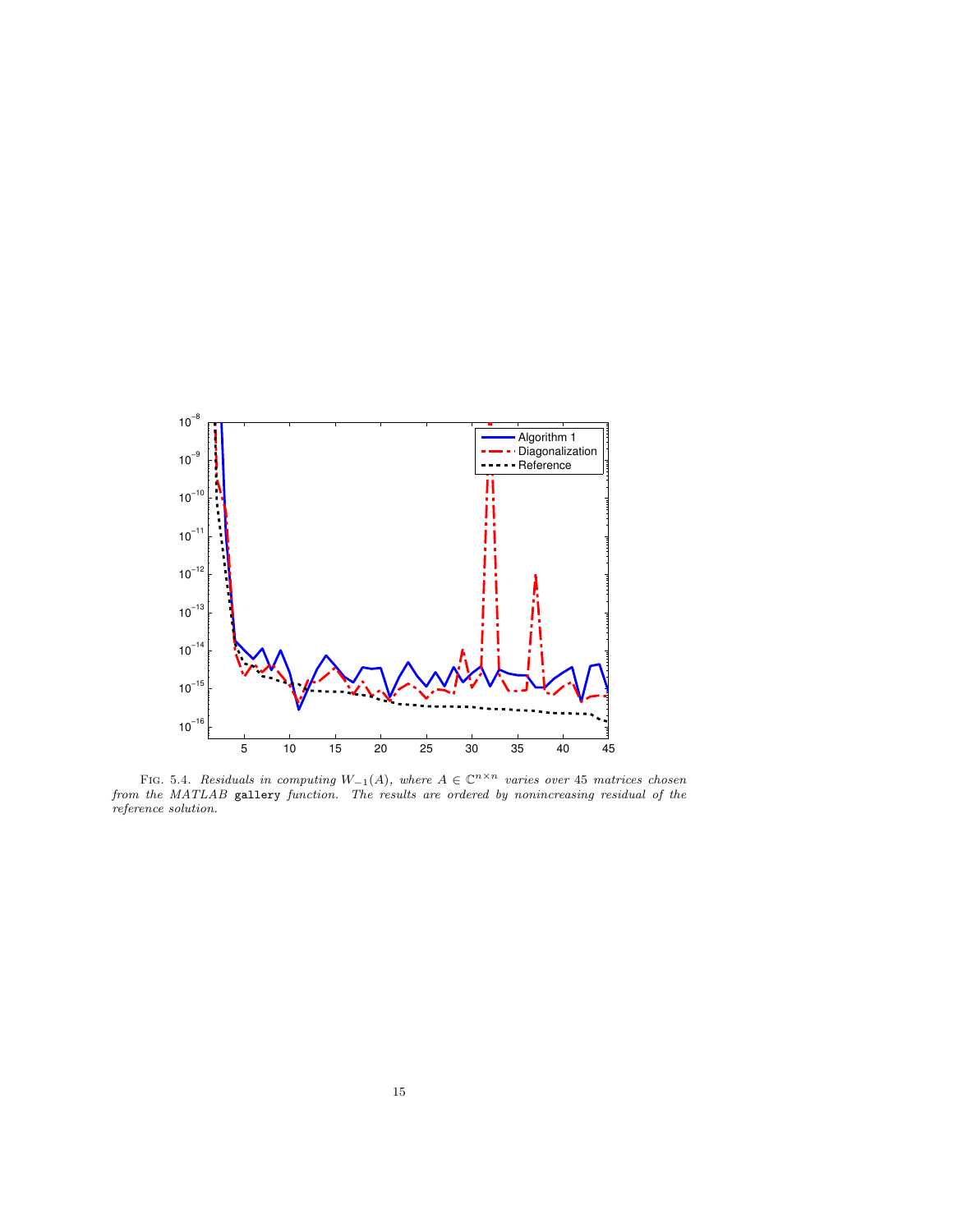**6. Concluding remarks.** Corless and Jeffrey  $[12]$  call the Lambert W function "the first nontrivial example of a multivalued function", since the logarithm (its close relative) and the inverse trigonometric functions have such a regular branch structure that a new notation is not needed to specify the branch. We have presented the first numerically reliable algorithm for computing an arbitrary branch of the matrix Lambert W function. Corless and Jeffrey also comment that "the multivalued nature of W 'stress tests' naming conventions, numerics on branches, computer-aided analysis, and the results of series computations". To that list we can add the evaluation of a non-entire function of a triangular matrix. To derive our algorithm we had to construct a numerically stable Newton iteration, formulate starting matrices that are nontrivial functions of the matrix of interest (in contrast to other Newton iterations for matrix functions), and use a Schur form with a novel blocking. Our algorithm builds on previous work on matrix functions in that it employs algorithms for the matrix exponential, logarithm, and square root. Empirically, the algorithm produces residuals within a couple of orders of magnitude of those of a reference solution.

Given the wide range of situations in which the scalar Lambert W function arises [\[10\]](#page-16-0), we can expect to see more of the matrix version, both in practical applications, such as those cited in section [1,](#page-1-1) and in more theoretical studies, such as that in [\[26\]](#page-17-18) concerning chain rules for matrix functions.

#### REFERENCES

- <span id="page-16-8"></span>[1] Awad H. Al-Mohy and Nicholas J. Higham. [A new scaling and squaring algorithm for the](http://dx.doi.org/10.1137/09074721X) [matrix exponential.](http://dx.doi.org/10.1137/09074721X) SIAM J. Matrix Anal. Appl., 31(3):970–989, 2009.
- <span id="page-16-9"></span>[2] Awad H. Al-Mohy and Nicholas J. Higham. [Improved inverse scaling and squaring algorithms](http://dx.doi.org/10.1137/110852553) [for the matrix logarithm.](http://dx.doi.org/10.1137/110852553) SIAM J. Sci. Comput., 34(4):C153–C169, 2012.
- <span id="page-16-11"></span>[3] Awad H. Al-Mohy, Nicholas J. Higham, and Samuel D. Relton. Computing the Fréchet deriva[tive of the matrix logarithm and estimating the condition number.](http://dx.doi.org/10.1137/120885991) SIAM J. Sci. Comput., 35(4):C394–C410, 2013.
- <span id="page-16-5"></span>[4] Mary Aprahamian and Nicholas J. Higham. [The matrix unwinding function, with an application](http://dx.doi.org/10.1137/130920137) [to computing the matrix exponential.](http://dx.doi.org/10.1137/130920137) SIAM J. Matrix Anal. Appl., 35(1):88–109, 2014.
- <span id="page-16-3"></span>[5] Farshid Maghami Asi and A. Galip Ulsoy. [Analysis of a system of linear delay differential](http://dx.doi.org/10.1115/1.1568121) [equations.](http://dx.doi.org/10.1115/1.1568121) Journal of Dynamic Systems, Measurement, and Control, 125:215–223, 2003.
- <span id="page-16-6"></span>[6] Zhaojun Bai and James W. Demmel. [On swapping diagonal blocks in real Schur form.](http://dx.doi.org/10.1016/0024-3795(93)90286-W) Linear Algebra Appl., 186:73–95, 1993.
- <span id="page-16-7"></span>[7] R. H. Bartels and G. W. Stewart. [Algorithm 432: Solution of the matrix equation](http://dx.doi.org/10.1145/361573.361582)  $AX + XB =$ [C](http://dx.doi.org/10.1145/361573.361582). Comm. ACM, 15(9):820–826, 1972.
- <span id="page-16-10"></span>[8] Åke Björck and Sven Hammarling. [A Schur method for the square root of a matrix.](http://dx.doi.org/10.1016/0024-3795(83)80010-X) Linear Algebra Appl., 52/53:127–140, 1983.
- <span id="page-16-4"></span>[9] Rudy Cepeda-Gomez and Wim Michiels. Some special cases in the stability analysis of multidimensional time-delay systems using the matrix Lambert W function.  $arXiv$  preprint arXiv:1406.4738, 2014.
- <span id="page-16-0"></span>[10] R. M. Corless, G. H. Gonnet, D. E. G. Hare, D. J. Jeffrey, and D. E. Knuth. [On the Lambert](http://dx.doi.org/10.1007/BF02124750) W [function.](http://dx.doi.org/10.1007/BF02124750) Adv. Comput. Math., 5(4):329–359, 1996.
- <span id="page-16-2"></span>[11] Robert M. Corless, Hui Ding, Nicholas J. Higham, and David J. Jeffrey. [The solution of](http://dx.doi.org/10.1145/1277548.1277565)  $S \exp(S) = A$  [is not always the Lambert](http://dx.doi.org/10.1145/1277548.1277565) W function of A. In ISSAC '07: Proceedings of the 2007 International Symposium on Symbolic and Algebraic Computation, New York, 2007, pages 116–121. ACM Press.
- <span id="page-16-12"></span>[12] Robert M. Corless and David J. Jeffrey. [The Wright](http://dx.doi.org/10.1007/3-540-45470-5_10)  $\omega$  function. In Artificial Intelligence, Automated Reasoning, and Symbolic Computation, Jacques Calmet, Belaid Benhamou, Olga Caprotti, Laurent Henocque, and Volker Sorge, editors, volume 2385 of Lecture Notes in Computer Science, Springer-Verlag, Berlin, 2002, pages 76–89.
- <span id="page-16-1"></span>[13] Robert M. Corless and David J. Jeffrey. The Lambert W function. In The Princeton Companion to Applied Mathematics, Nicholas J. Higham, Mark Dennis, Paul Glendinning, Paul Martin, Fadil Santosa, and Jared Tanner, editors, Princeton University Press, Princeton, NJ, USA, 2015.